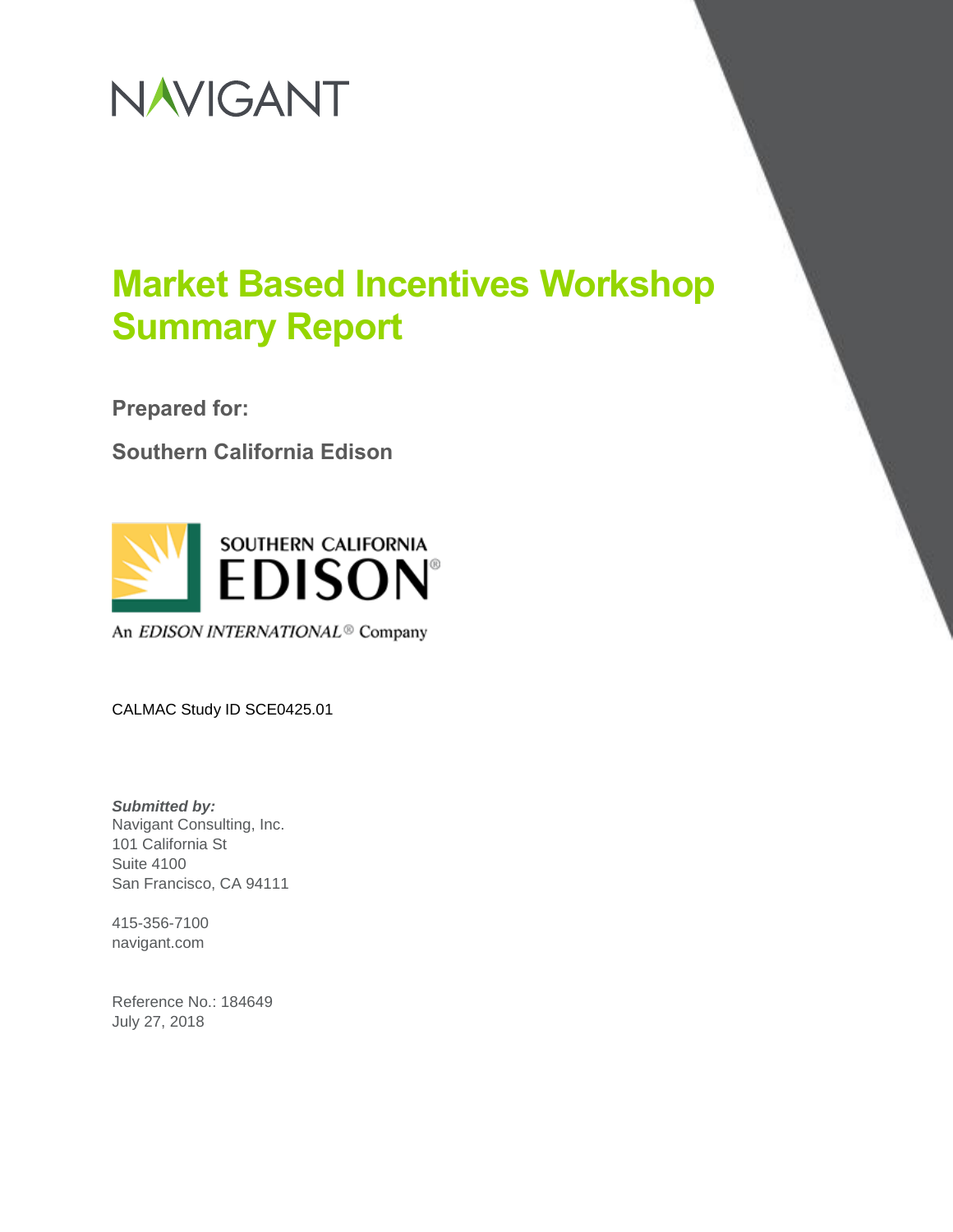

## **TABLE OF CONTENTS**

| 3.2.2 Misalignment Between Efficiency Needs, Grid Needs, and Funding Streams  4 |  |
|---------------------------------------------------------------------------------|--|
|                                                                                 |  |
|                                                                                 |  |
|                                                                                 |  |
|                                                                                 |  |
|                                                                                 |  |
|                                                                                 |  |
|                                                                                 |  |
|                                                                                 |  |
|                                                                                 |  |
|                                                                                 |  |
|                                                                                 |  |
|                                                                                 |  |
|                                                                                 |  |
|                                                                                 |  |
|                                                                                 |  |
|                                                                                 |  |
|                                                                                 |  |
|                                                                                 |  |
|                                                                                 |  |
|                                                                                 |  |
|                                                                                 |  |
|                                                                                 |  |
|                                                                                 |  |
|                                                                                 |  |
|                                                                                 |  |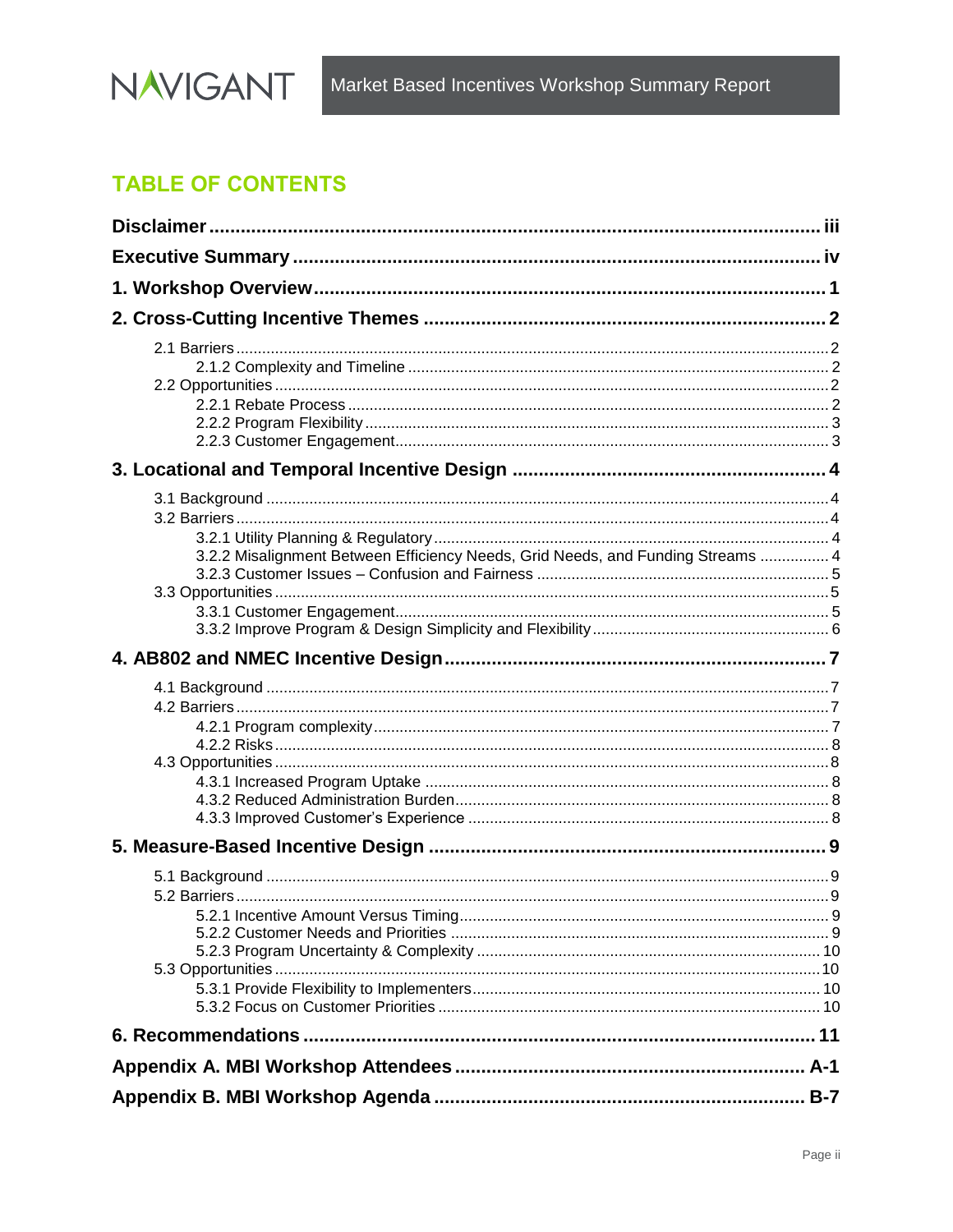

## <span id="page-2-0"></span>**DISCLAIMER**

This report was prepared by Navigant Consulting, Inc. (Navigant) for Southern California Edison. The work presented in this report represents Navigant's professional judgment based on the information available at the time this report was prepared. Navigant is not responsible for the reader's use of, or reliance upon, the report, nor any decisions based on the report. Navigant makes no representations or warranties, expressed or implied. Readers of the report are advised that they assume all liabilities incurred by them, or third parties, as a result of their reliance on the report, or the data, information, findings and opinions contained in the report.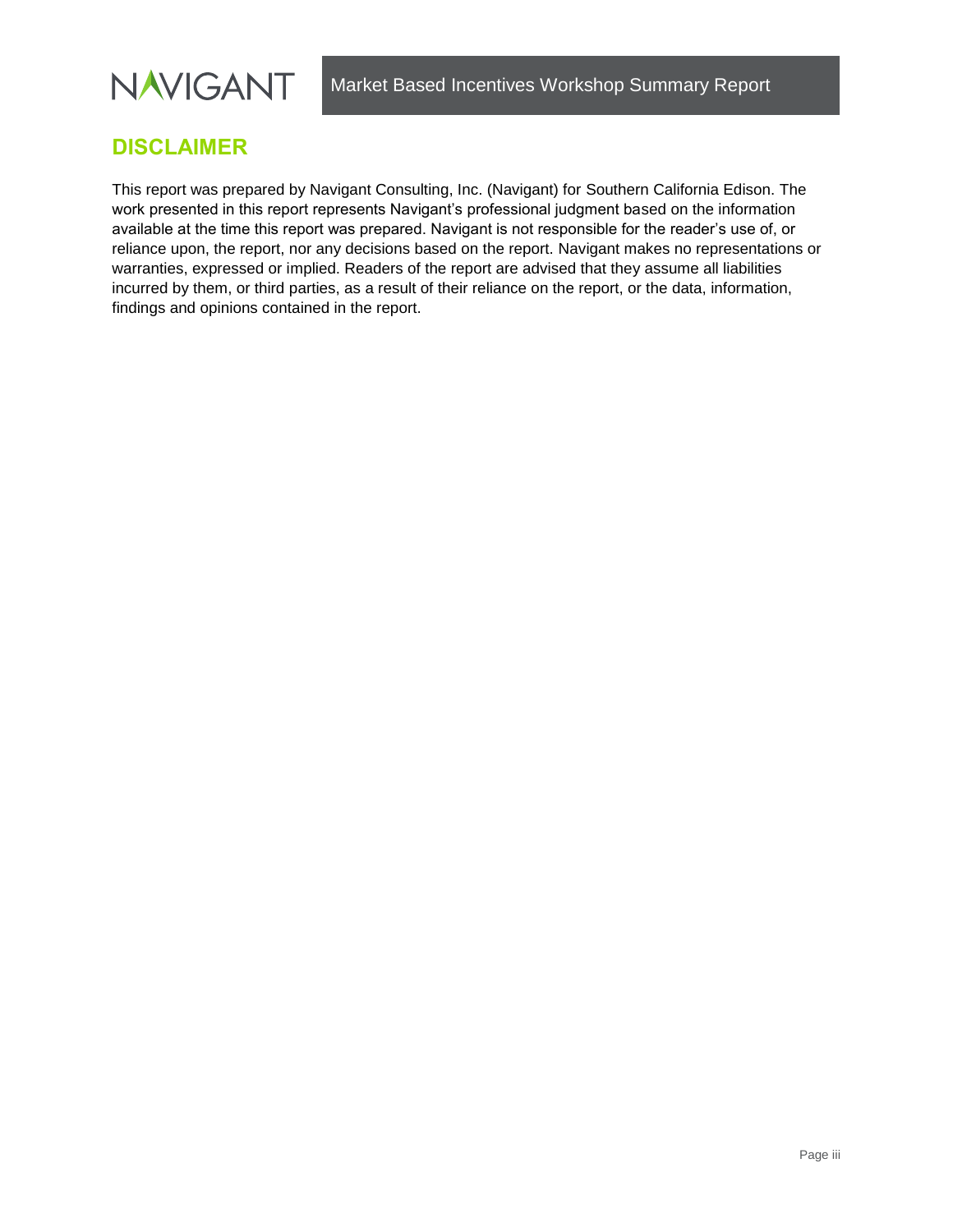## <span id="page-3-0"></span>**EXECUTIVE SUMMARY**

Navigant Consulting, Inc. (Navigant) hosted a workshop on March 13, 2018, to inform the Market Based Incentives study. This report outlines the barriers and opportunities discussed by participants at the workshop and provides summary recommendations to inform the IOU's evaluation of incentive proposals.

For this study, market based incentives are defined as enhanced incentives (financial or non-financial) designed based on predefined market needs including customer, energy system, and/or regulatory needs. Situations that may qualify for these enhanced market-based incentives include locational/temporal conditions, AB802 below-code conditions, and other situations where increased energy efficiency helps accomplish broader California goals (e.g., SB350 GHG reductions).

The purpose of the workshop was to discuss what incentives customers may need to be offered – both monetary and non-monetary — in IOUs and third-party implementer (3P) programs to spur significant uptake in commercial and industrial (C&I) energy efficiency programs. The workshop considered three use cases: locational and/or temporal situations, NMEC or AB802 to-code and above-code situations, and high impact technologies or segments (i.e., measure-based programs). Navigant hosted the workshop with the California investor owned utilities (IOUs) and the California Energy Efficiency Demand Management Council (the Council). California IOUs, implementers, C&I customers, regulators and other stakeholders were invited to attend and participate in-person or by phone and webinar.

Workshop participants identified barriers and opportunities to improving participation in C&I energy efficiency (EE) programs. Overarching themes emerged, including the value of non-financial offerings and the importance of rebate timelines to customers. [Appendix A](#page-15-0) provides the workshop attendees and [Appendix B](#page-21-0) presents the workshop agenda. The workshop feedback documented in this report may provide value to the IOUs they solicit and evaluate proposals. Additional market research on nonresidential customer needs could improve the design and implementation of pay-for-performance programs.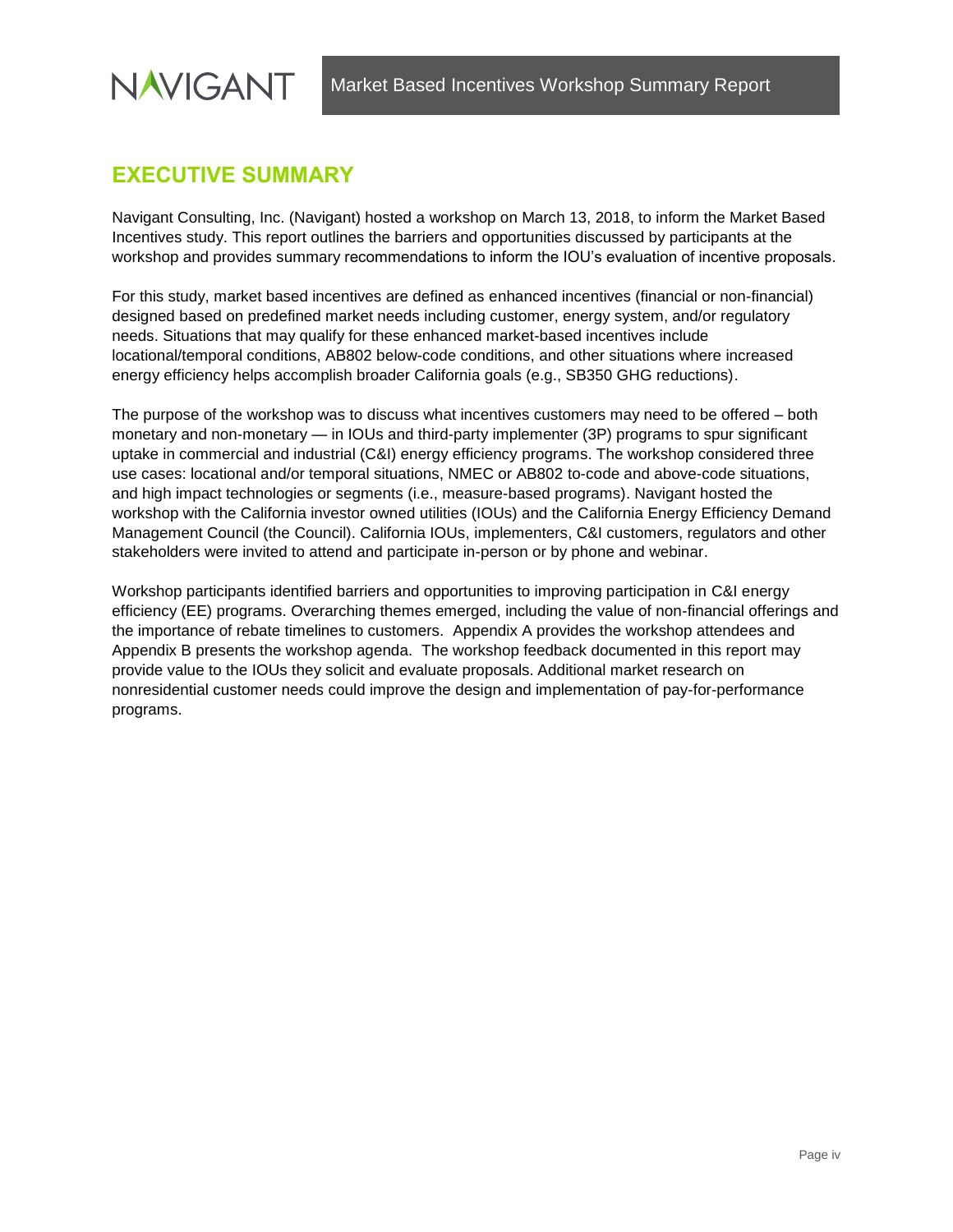## <span id="page-4-0"></span>**1. WORKSHOP OVERVIEW**

**NAVIGANT** 

l

Navigant Consulting, Inc. (Navigant) hosted a workshop on March 13, 2018, to inform the Market Based Incentives (MBI) study. The purpose of the workshop was to discuss barriers, opportunities, and incentives – in the form of monetary and non-monetary incentives – that IOUs and 3P implementer programs can use to spur significant uptake in key C&I energy efficiency programs<sup>1</sup>. [Table 1](#page-4-1) summarizes the workshop objectives.

<span id="page-4-1"></span>

| 1. Overview of<br><b>Stakeholder</b><br><b>Perspectives</b> | Gather input from workshop participants on issues and<br>potential enhancements to custom program incentive<br>framework and policies to increase energy efficiency<br>(EE) uptake     |
|-------------------------------------------------------------|----------------------------------------------------------------------------------------------------------------------------------------------------------------------------------------|
| 2. Barriers to<br><b>Market Based</b><br><b>Incentives</b>  | Identify key barriers and potential strategies to<br>overcome barriers to enhanced incentives in several<br>key situations                                                             |
| 3. Structure<br><b>Customer</b><br><b>Interviews</b>        | Gather information to structure follow-on interviews<br>with C&I building owners/customers about wants and<br>needs to increase participation in custom EE programs                    |
| 4. C&I Customer<br>Input                                    | Identify C&I customer or customer representative<br>contacts who might be interested / willing to share their<br>perspectives and insights related to market based<br>incentives needs |

For this study, market based incentives are defined as enhanced incentives (financial or non-financial) designed based on predefined market needs including customer, energy system, and/or regulatory needs. Situations that may qualify for these enhanced market-based incentives include locational/temporal conditions, AB802 below-code conditions, and other situations where increased energy efficiency helps accomplish broader California goals (e.g., SB350 GHG reductions).

The workshop considered three use cases: locational and/or temporal situations, NMEC or AB802 tocode and above-code situations, and high impact technologies or segments (i.e., measure-based programs). Navigant hosted the workshop with the California investor owned utilities (IOUs) and the California Energy Efficiency Demand Management Council (the Council). California IOUs, implementers and C&I customers were invited to attend and participate in-person or by phone and webinar.

[Appendix A](#page-15-0) provides the workshop attendees and [Appendix B](#page-21-0) presents the workshop agenda.

<sup>1</sup> The workshop was organized as part of a larger study effort aimed at addressing the topic of market based incentives.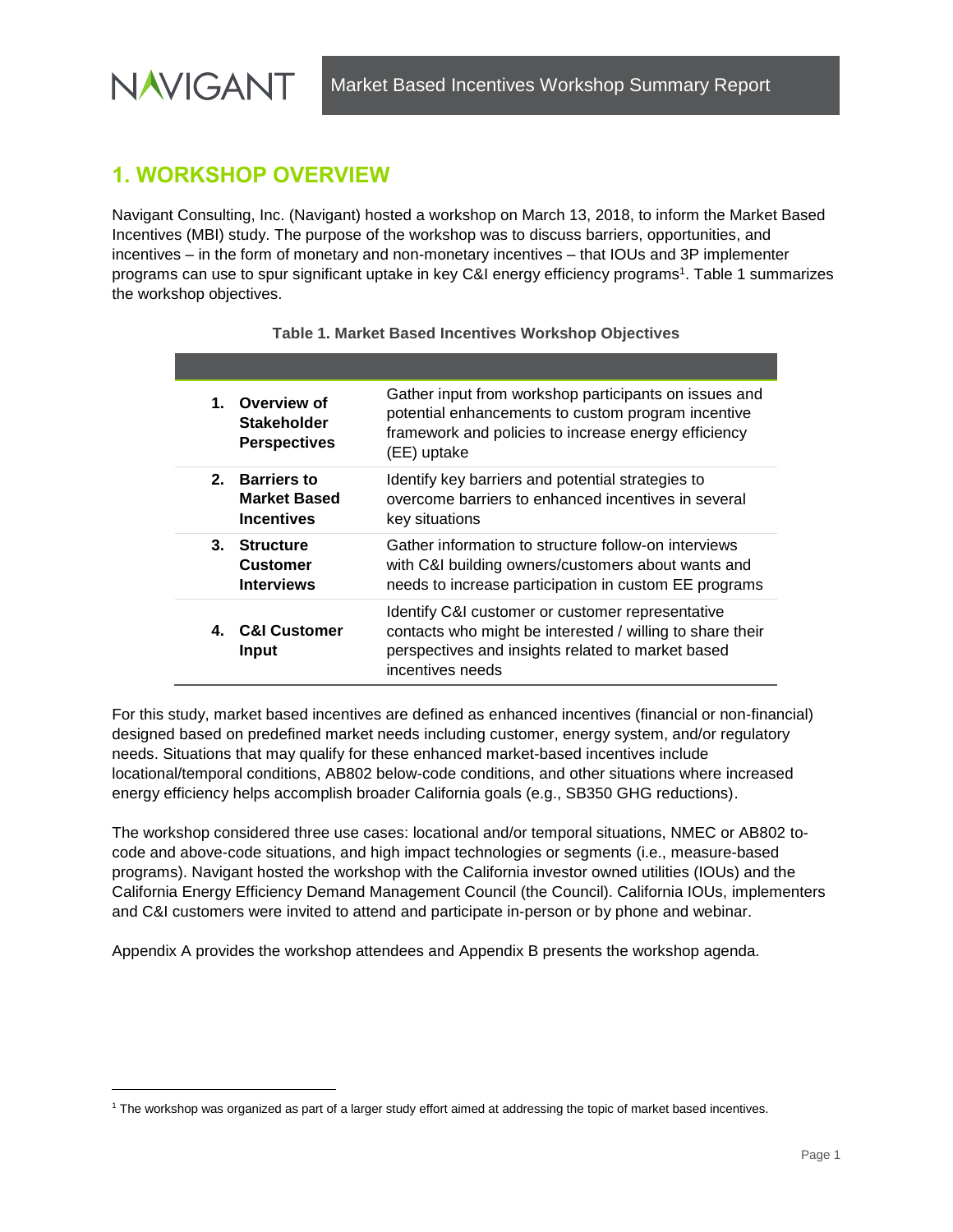## <span id="page-5-0"></span>**2. CROSS-CUTTING INCENTIVE THEMES**

Overarching themes emerged throughout the workshop day, including the value of non-financial offerings and the importance of rebate timelines to customers. This section describes the cross-cutting barriers and opportunities identified by workshop participants that apply generally to C&I energy efficiency programs in California.

#### <span id="page-5-1"></span>**2.1 Barriers**

**NAVIGANT** 

This section describes the cross-cutting barriers identified in the MBI workshop throughout the day and including the breakout sessions.

#### *A.1.1 Financial Incentive Limitations*

One of the key themes repeated throughout the workshop was that financial incentives alone cannot address barriers to adoption for energy efficiency programs. Participants explained that increased rebates have been tried in the past with unclear impacts. For example, one participant referenced to the Preferred Resources Pilot, which included efforts to pay higher incentives relative to SCE's broader EE programs. Unfortunately, the pilot was unsuccessful in achieving its target of achieving higher than average levels of EE program participation. Another participant mentioned an 'incentive kicker' offered by IOUs in 2013- 2014 for a combination of EE measures, with unclear impacts. Varying rebates for specific situations can also be challenging for program design and forecasting rebate estimates. Also, it can be difficult to design programs if the avoided cost is unknown.

#### <span id="page-5-2"></span>*2.1.2 Complexity and Timeline*

One of the most significant barriers mentioned by workshop participants was the administrative burden and time required to participate in rebate programs due to measure and program complexity. Attendees agreed that customers often get frustrated with the time it takes to receive a rebate, since time is money. Simplifying and streamlining elements to participation would benefit the customer and could improve anticipation. The administrative burden for participation is high, which may deter a customer from following through with the rebate process. The regulatory and program administration aspects are significant and ultimately impact the customer in terms of project timelines.

#### <span id="page-5-3"></span>**2.2 Opportunities**

This section describes the cross-cutting opportunities identified in the MBI workshop, including streamlining the rebate process and tailoring financial and non-financial incentives to meet customer needs.

#### <span id="page-5-4"></span>*2.2.1 Rebate Process*

Participants suggested that program administrators consider opportunities for reducing administrative burden and program complexity, to improve project participation timelines and streamline participation. It was also mentioned that customers have fiscal planning timelines that implementers should consider when timing their outreach and working with customers on energy efficiency plans.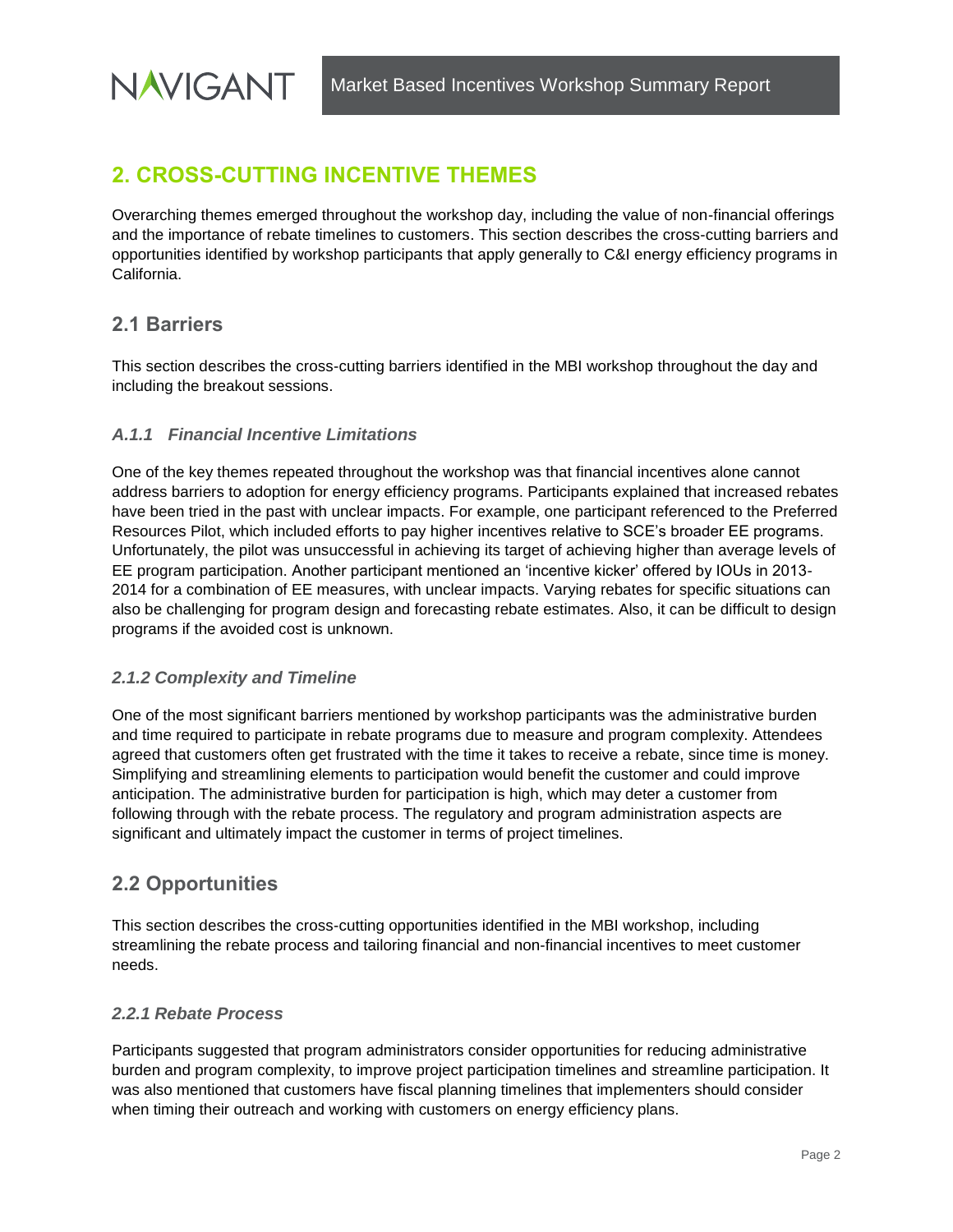#### <span id="page-6-0"></span>*2.2.2 Program Flexibility*

**NAVIGANT** 

Workshop attendees recommended tailoring program offerings and identifying high-value measures for different customer types. A program offering paradigm that allows for implementer creativity and flexibility can help create flexible programs that address specific customer needs.

#### <span id="page-6-1"></span>*2.2.3 Customer Engagement*

Workshop participants stressed that non-financial incentives can be more important than the actual rebate amount. Non-financial support can include providing expertise and technical assistance to engage with the true decision makers by providing end-to-end EE-related support for the customer. Non-financial offerings can be critical since customers often perceive the rebate amount to be small. Additionally, customers may consider time as a factor that is just as important as money.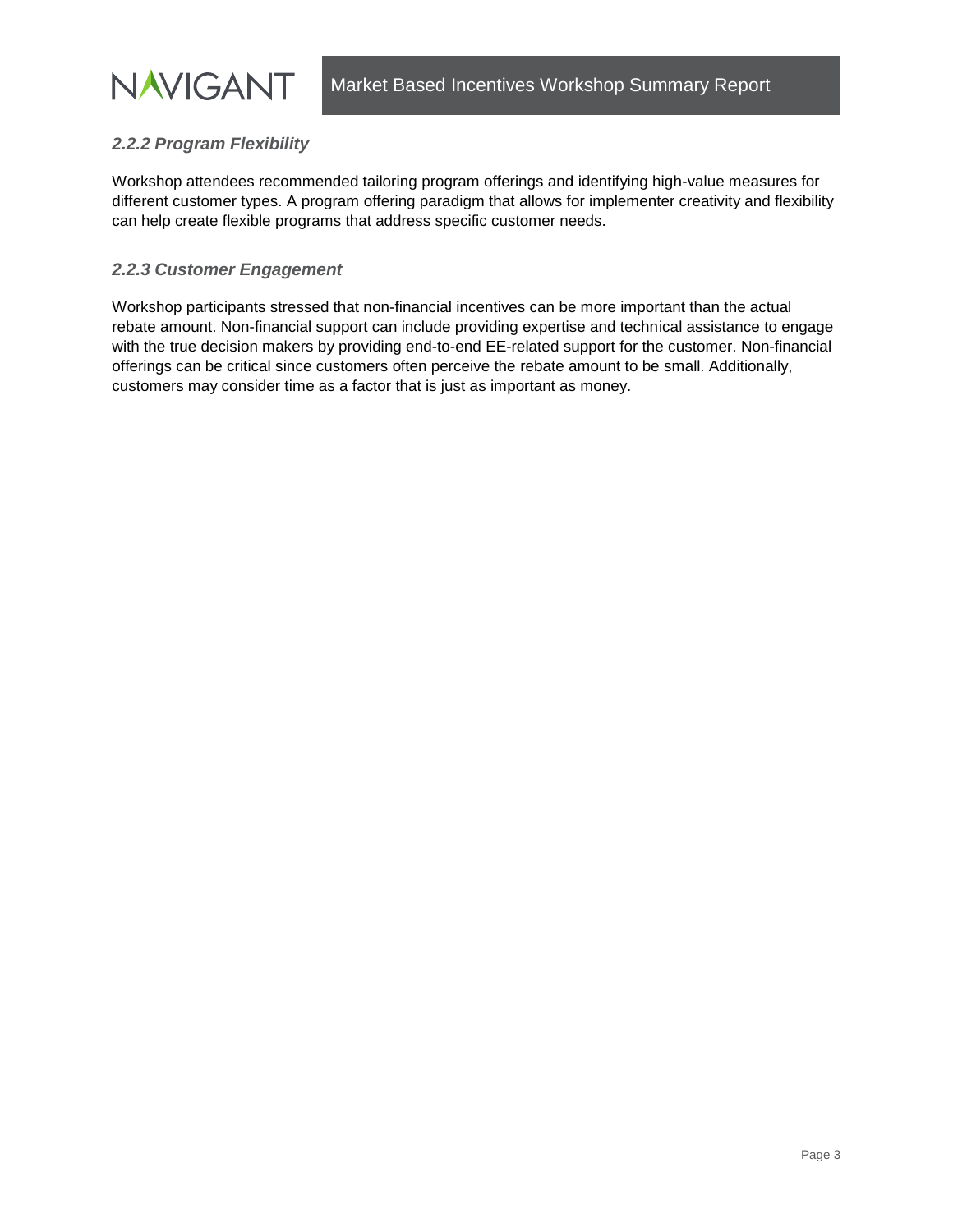## <span id="page-7-0"></span>**3. LOCATIONAL AND TEMPORAL INCENTIVE DESIGN**

This section describes the barriers and opportunities identified by workshop participants that apply to incentive design for locational and temporal situations, which are defined as follows:

- **Locational Situations**: Where typical grid based avoided costs are higher than traditional EE statewide portfolio avoided costs
- **Temporal Situations:** Where meeting steep peaks hour(s) ramp rates typically produce avoided costs (at those times) higher than typical EE portfolio avoided costs

#### <span id="page-7-1"></span>**3.1 Background**

**NAVIGANT** 

With the passing of Senate Bill (SB) 350 and SB 32, California has committed to reducing greenhouse gas emissions by 40% below 1990 levels by 2030, increase the state's electricity renewable portfolio standard (RPS) to 50% by 2030, and double efficiency relative to current levels. Historically, California's energy efficiency initiatives have primarily focused on reducing energy from a statewide perspective, but with this increased renewable energy penetration, there may be grid concerns related to supply reliability, faster ramp rates, and at greater peak demands. To address these grid concerns, more emphasis has been placed on reducing energy and demand on specific constrained feeders or at peak ramp periods. The workshop attendees discussed the barriers and opportunities for targeted EE measures to help address these temporal and locational grid issues.

#### <span id="page-7-2"></span>**3.2 Barriers**

This section describes the key barriers identified in the locational and temporal situations breakout, including difficulty in utility planning due to flexible incentive framework, non-compliance with traditional regulatory frameworks and funding streams, misalignment in EE's ability to significantly contribute to grid needs, and confusion and mistrust of more complex programs.

#### <span id="page-7-3"></span>*3.2.1 Utility Planning & Regulatory*

Since customer demographics and capacity constrained areas are constantly changing, varying rebates by location and at specific time intervals can be challenging for utilities and third-party implementers to design programs and accurately forecast measure impacts and participant incentive levels. One participant mentioned that targeting specific locations and times changes the utility investment and revenue structure. Additionally, since the rebate pool for utility efficiency programs is fixed, there is concern that changing the payment structure might inadvertently cause previously cost-effective measures to no longer be cost-effective and vice versa.

Attendees also brought up that current time of use (TOU) rates do not align with periods of localized peak loads and ramping loads, significantly reducing the value proposition to reduce loads during these peak periods.

#### <span id="page-7-4"></span>*3.2.2 Misalignment Between Efficiency Needs, Grid Needs, and Funding Streams*

Within the breakout discussion, a key barrier that was continuously mentioned was that the state's funding streams for energy efficiency are separated from the funding stream for grid needs initiatives (e.g. distributed generation, demand response) and that energy efficiency measures alone do not have the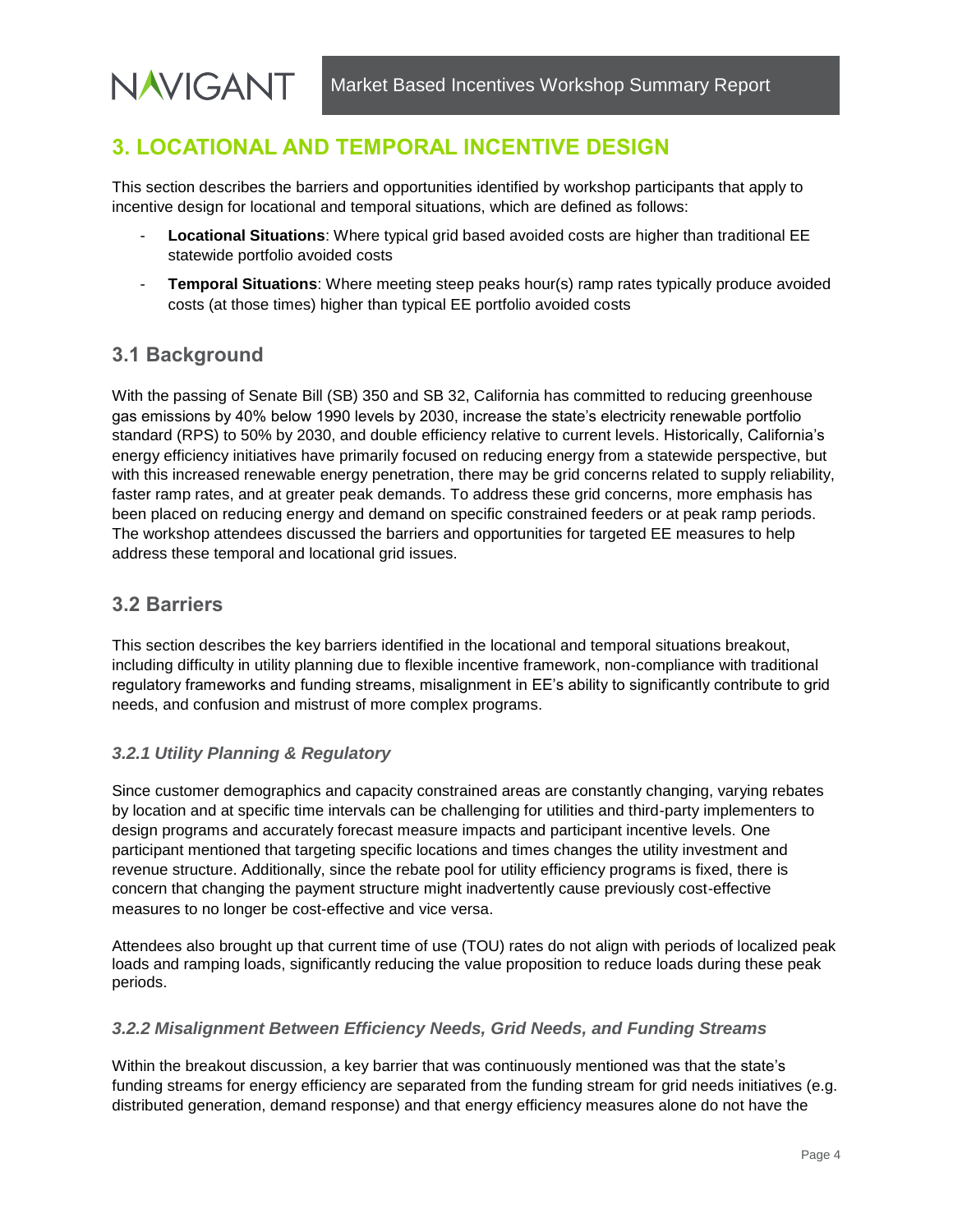

capacity to drive meaningful change for demand reduction. Because commercial loads often do not align with peak ramp periods, the breakout discussion had difficulty identifying commercial energy efficiency measures that could significantly reduce the demand during these peak ramp periods. For example, phase change materials and ice storage can provide excellent load shifting opportunities as commercial HVAC systems are ramping down and the grid is peaking, but these technologies are not pure efficiency measures. Energy efficiency funding streams will have to be combined with other distributed energy resource (DER) measure types such as storage to have a substantial demand reduction impact at desired locations and times.

Historically, Request for Offers (RFOs) primarily targeted solutions for energy efficiency reductions. Workshop attendees suggested that future RFOs should be more flexible and target more innovative program designs that provide solutions for both energy efficiency reductions and grid needs.

#### <span id="page-8-0"></span>*3.2.3 Customer Issues – Confusion and Fairness*

The breakout session group noted that customer confusion around existing energy efficiency programs is already a barrier to program participation and with the addition of more complex measure, such as targeting specific feeders or times of day, customer confusion will likely increase. Additionally, customers may not understand why certain participants are paid more to participate in these targeted energy efficiency programs. They may become discouraged to learn other program participants potentially receive a higher rebate for the same program.

#### <span id="page-8-1"></span>**3.3 Opportunities**

This section describes the key opportunities identified in the locational and temporal situations breakout, including opportunities to communicate to the customer their impact on grid reliability (i.e. less blackouts), continue uptake of energy efficiency measures through a new continuous program model, and value stack energy efficiency with DER measures for improved cost-effectiveness and additional grid benefits.

#### <span id="page-8-2"></span>*3.3.1 Customer Engagement*

The working group noted that while targeting energy efficiency measures and specific customers for temporal and locational benefits may cause more program confusion, there exists an opportunity to communicate to customers that their participation will help lead to improved electricity reliability (i.e. fewer blackouts). While C&I customers may be agnostic to high level grid needs, they may be more incentivized to enroll in programs if their electricity reliability is significantly improved, particularly on feeders that are more prone to blackouts.

Traditional energy efficiency measures often are offered on a one-time engagement in which a customer installs a widget or performs an operation upgrade and receives a rebate or incentive. The working group discussed the opportunity to change this one-time engagement model to a "subscription model" in which technical experts can continuously engage with customers year after year to improve the customer experience and help them install a series of measures that have grid benefits. For example, program implementers can explain potentially confusing topics like bill management or TOU rates, and can drive further measure adoptions. While this subscription model has cross-cutting benefits (i.e. non-temporal and locational), the working group acknowledged that this model type could significantly improve the adoption of the confusing measures with grid benefits. The working group acknowledged that utilities could even offer additional incentives to third party implementers who offer continued engagement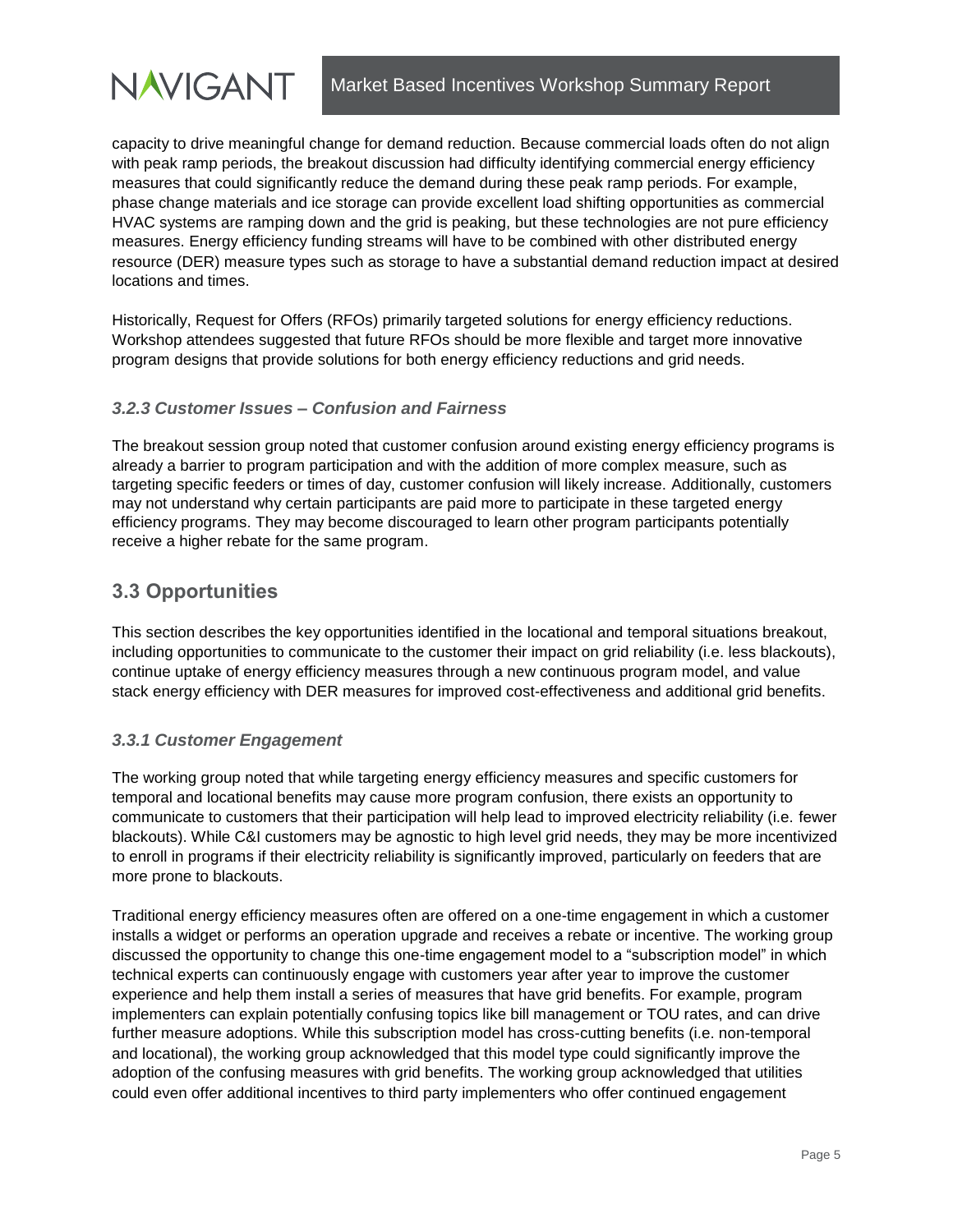

programs (e.g. Energy Management Systems could be a gateway technology for continued customer engagement).

#### <span id="page-9-0"></span>*3.3.2 Improve Program & Design Simplicity and Flexibility*

As previously noted, the locational and temporal engagement strategies need be designed with flexibility in mind to keep up with the constantly changing customer demographics within individual feeders and varied grid constraints. Workshop attendees noted that a more simplified approach to program delivery might overcome many of these locational barriers. Rather than having a complicated incentive structure that is dependent on how constrained a feeder is, program implementers might take a more simplified approach. For example, they might offer only two incentive buckets: increased incentives (increased rebates, tech assistance, etc.) for constrained feeders and lower incentives for non-constrained feeders.

To address current misalignment between EE and grid goals and funding streams, EE programs should target solutions that increase the overall program cost-effectiveness by value stacking EE measures with other DERs. For example, in the case of temporal EE programs, this multi-prong funding approach could utilize funding sources from capacity funding programs, GHG reduction efforts, T&D deferral initiatives.

Historically, Request for Offers (RFOs) primarily targeted solutions for energy efficiency reductions. Workshop attendees suggested that future RFOs should be more flexible and target more innovative program designs that provide solutions for both energy efficiency reductions and grid needs.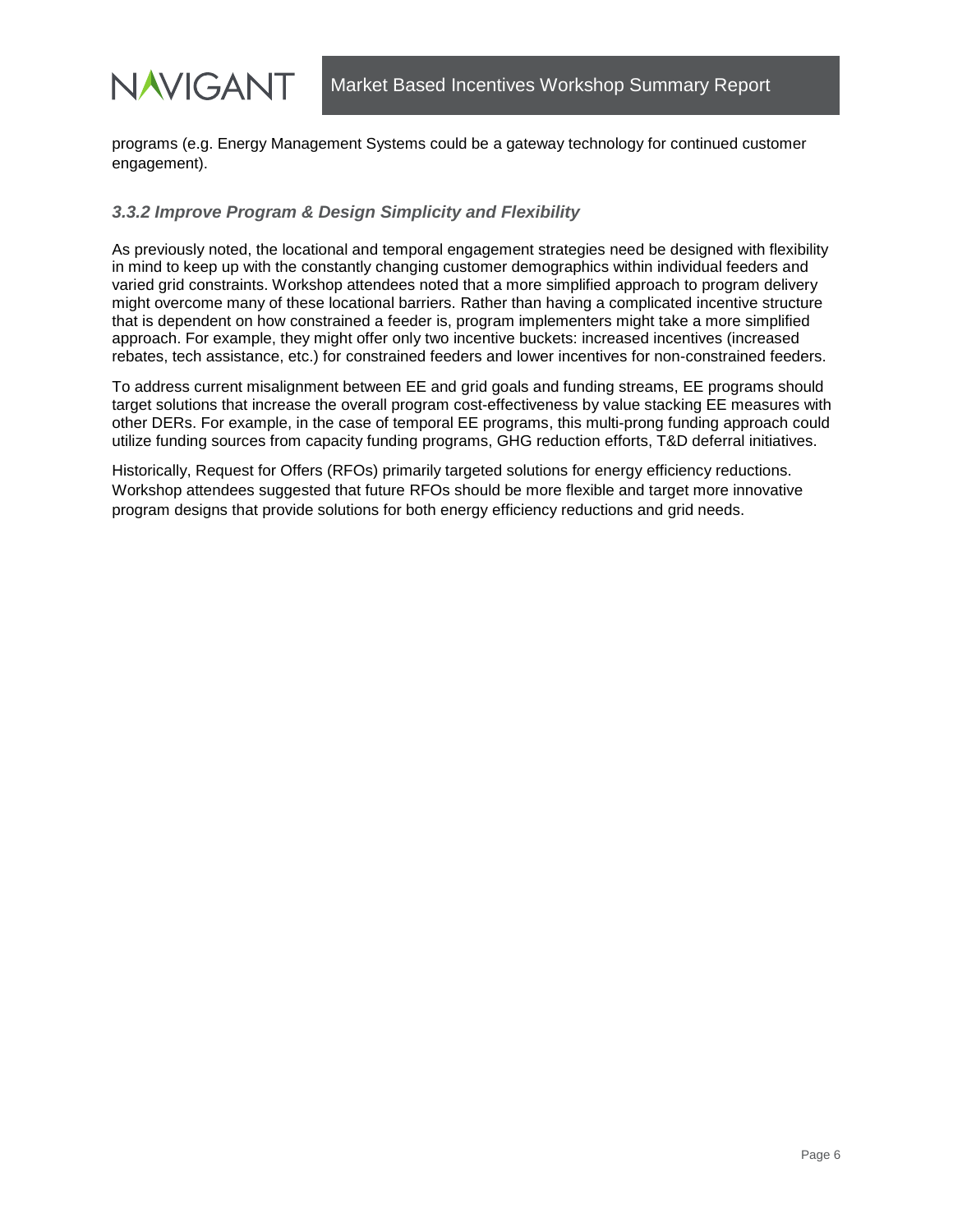## <span id="page-10-0"></span>**4. AB802 AND NMEC INCENTIVE DESIGN**

This section describes the barriers and opportunities identified by workshop participants that apply to incentive design for AB802 and NMEC situations, which are defined as follows:

- **AB802 Situations**: Where below-code or stranded savings allow for varied incentives aimed at achieving savings from existing conditions to code or from existing conditions to the highest efficiency levels.
- **NMEC Situations**: Where NMEC payment schedules and incentive approaches present a variety of barriers that will affect C&I customer acceptance levels.

### <span id="page-10-1"></span>**4.1 Background**

**NAVIGANT** 

Historically, Program Administrators (PAs) have rebated and claimed energy savings that meet above code requirements. Recent passage of California Assembly Bill 802 (AB802) AB802 allows existing baseline for all applicable measures and authorizes IOUs to rebate and claim all energy savings (including those that are below-code/ stranded savings. Below-code / stranded savings are below-code savings that are not materializing in the market yet because of lack of customer incentive to upgrade their existing equipment given prior incentives policies. Under AB802, PAs could start offering rebates for bringing existing equipment up to code. Decision 16-08-019 establishes eligible sectors under AB802.

California Assembly Bill 802 (AB802) also enables use of normalized metered energy consumption (NMEC) evaluation methods as a measure of savings. AB802 "authorize(s) electrical corporations or gas corporations to provide financial incentives, rebates, technical assistance, and support to their customers to increase the energy efficiency of existing buildings based on all estimated energy savings, and energy usage reductions, taking into consideration the overall reduction in normalized metered energy consumption as a measure of energy savings". The HOPPs ruling focuses on opportunities afforded by AB 802's savings calculation requirements for normalized metered energy consumption, which allows otherwise stranded savings potential through whole-building interventions in public sector. SB 350 also links incentives to the measured energy savings.

### <span id="page-10-2"></span>**4.2 Barriers**

This section describes the key barriers that were identified in the AB802 and NMEC breakout sessions, including program complexity and several risks associated with the program implementation.

#### <span id="page-10-3"></span>*4.2.1 Program complexity*

At the time of the workshop, the CPUC had not posted NMEC guidelines and therefore, there was a lot of uncertainty around the NMEC concept as to how it would be governed and implemented. Workshop participants noted that these programs are complex and it will be difficult to communicate to customers how NMEC and AB802 are advantageous over standard practices (ISP). Customers are not too concerned about the below-code or metered savings. If NMEC payment happens ex post and the customer doesn't get paid for the 2 years, the customers are not really incentivized to do anything.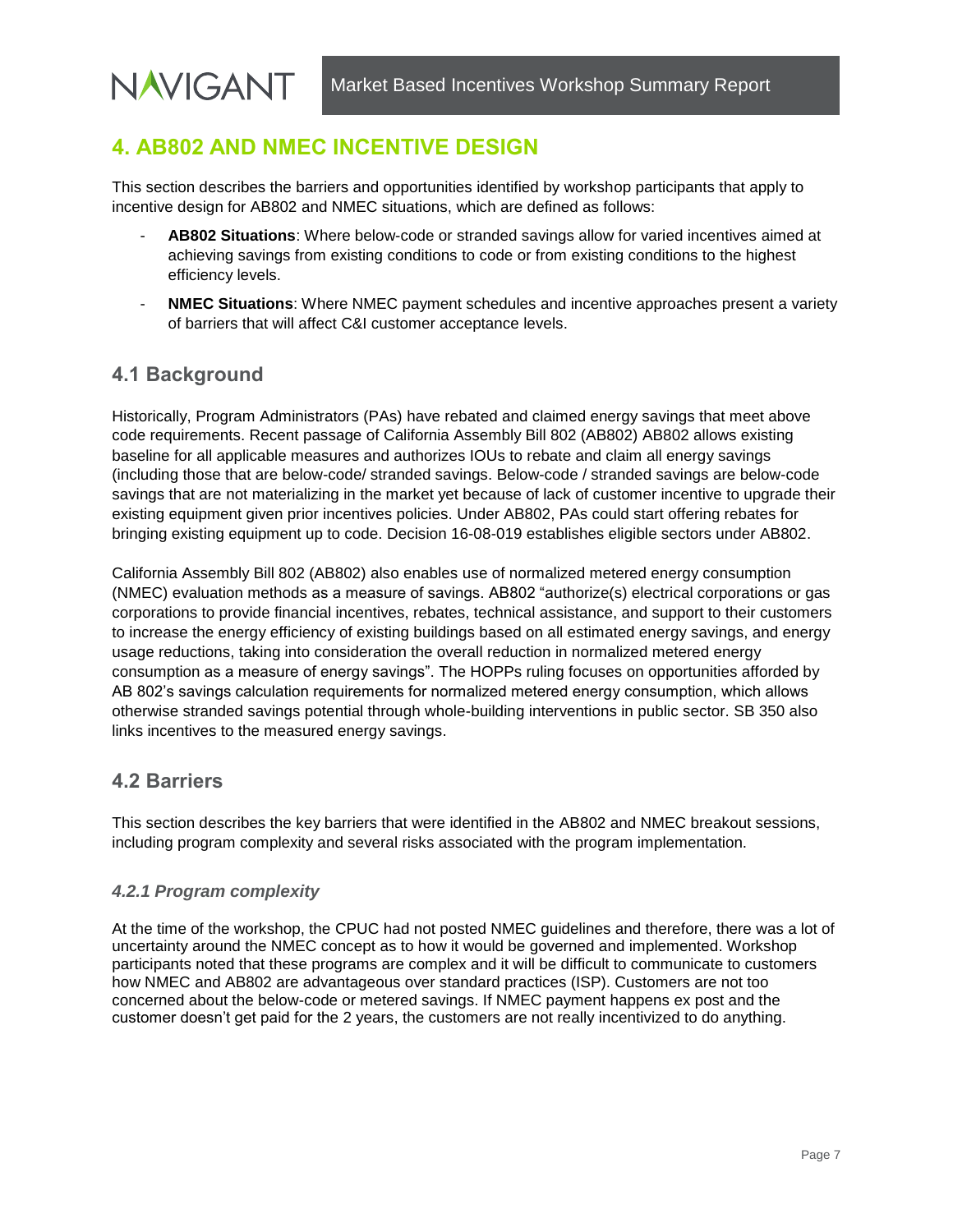

#### <span id="page-11-0"></span>*4.2.2 Risks*

Workshop participants acknowledged that NMEC program implementation involves several risks. Implementers find these programs risky since there are not enough savings to cover the capital cost. It is difficult to prove causation between efficient measures and lowered meter savings. Utilities have to wait for about 12 months to verify the savings. There is a potential for customer fatigue if too many implementers compete or operate in this landscape.

#### <span id="page-11-1"></span>**4.3 Opportunities**

This section describes the key opportunities that were identified in the AB802 and NMEC breakout sessions including increased program uptake, reduced administration burden and improved customer's experience.

#### <span id="page-11-2"></span>*4.3.1 Increased Program Uptake*

There is an opportunity to increase the uptake of programs. In general, the breakout session participants agreed that customers can easily go beyond code and receive a higher rebate. Engaging the customers early on and more frequently will increase projects in the pipeline. Ability to apply NMEC guidelines to individual measures or to whole home upgrades could open programs to more participants. Workshop participants agreed that recent requirement for 3rd party implementation (60% of programs) opens opportunity for NMEC pathway making it more attractive for implementers.

NMEC allows for a varied measure baseline and therefore may help capture the stranded potential. There is an opportunity to increase financial incentives to go from below code to code. There is no need to increase the financial incentives from code to above code since it is already saturated market. This approach might be cost-effective at a portfolio level.

#### <span id="page-11-3"></span>*4.3.2 Reduced Administration Burden*

Participants noted that NMEC eliminates need to pre-qualify projects. This would reduce the project timelines, thereby reducing the administration burden.

#### <span id="page-11-4"></span>*4.3.3 Improved Customer's Experience*

Workshop participants advocated that implementers should take on more of the program risk to simplify customer's overall program experience and increase program participation. E.g. generally, customers have to wait up to a year for the verification of savings in order to receive their incentives. Implementers might pay a part of savings upfront (increased risk for the implementers as these savings have not been verified yet) to improve the customers experience. The remaining incentives can be determined via NMEC. There was a general agreement that NMEC is a good approach to improve program's costeffectiveness by accounting for additional below code savings.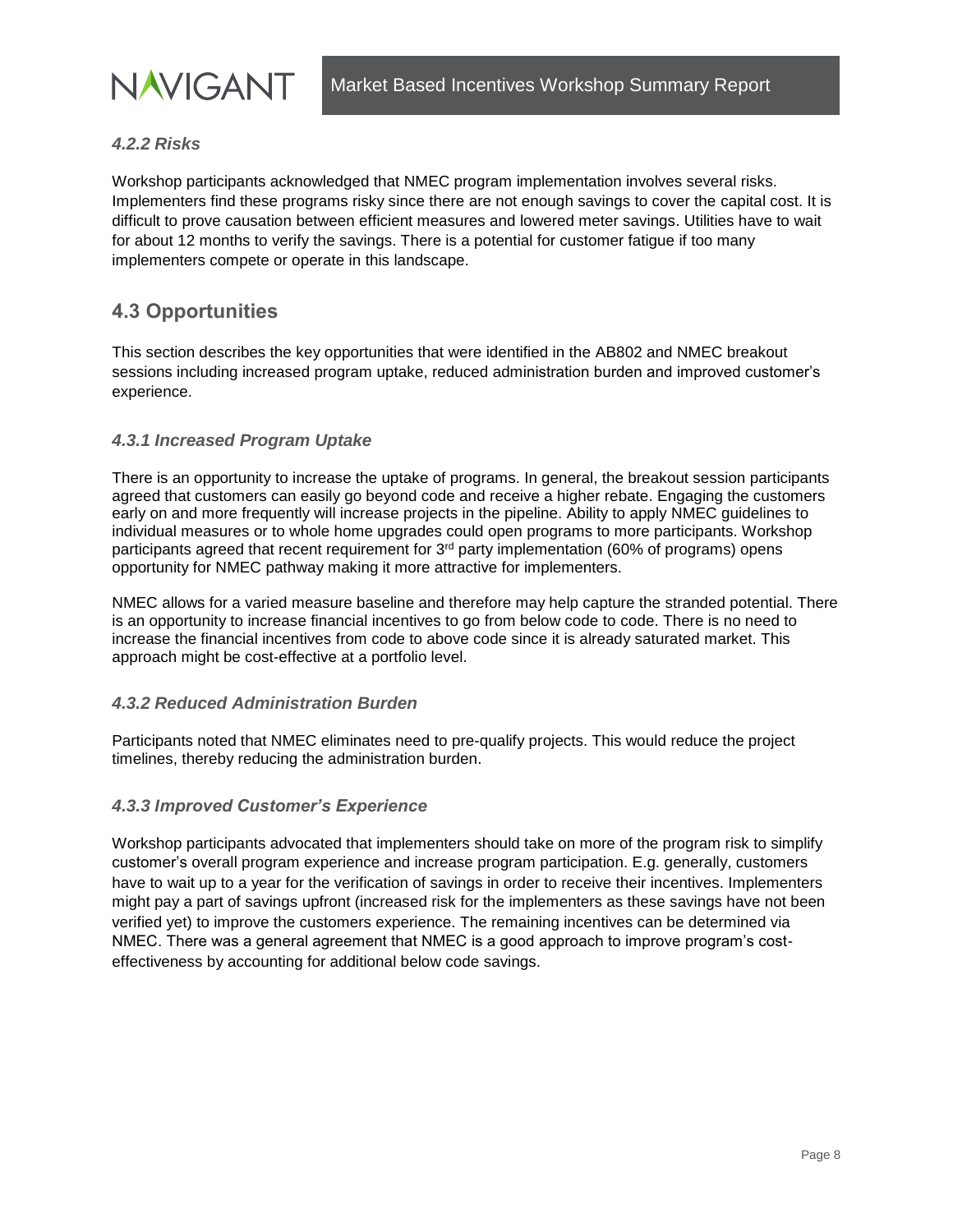## <span id="page-12-0"></span>**5. MEASURE-BASED INCENTIVE DESIGN**

This section describes the barriers and opportunities identified by workshop participants that apply to incentive design for measure-based situations, where important measures (e.g., measures with great greenhouse gas reduction potential) show a gap between their economic and market potential.

### <span id="page-12-1"></span>**5.1 Background**

The CPUC periodically develops energy and demand savings potential for California's major investorowned utilities (IOUs), for the purpose of establishing IOU goals. However, the market response for some measures and/or key sectors may not be meeting the market potential. That is, a gap may exist between the economic potential and market potential for measures/sectors that may significantly support SB350 greenhouse gas and energy efficiency goals. Barriers may exist that prevent uptake for specific measures and sectors, and therefore, monetary and non-monetary incentives may help to increase uptake for these measures and sectors.

The breakout session began by exploring the measures and/or sectors where participation is not meeting energy efficiency potential or desired uptake. Some participants in the group questioned how program administrators and implementers could identify and price high-value versus low-value measures when the pool of funds for financial incentives is fixed. The majority of the breakout discussion focused on the barriers, regulatory factors, and other issues that more broadly influence the adoption of measures not meeting their energy efficiency potential.

#### <span id="page-12-2"></span>**5.2 Barriers**

This section describes the key barriers that were identified in the measure-based Incentives breakout, including timing of incentives and a lack of focus on customer needs and priorities.

#### <span id="page-12-3"></span>*5.2.1 Incentive Amount Versus Timing*

Workshop participants believe there is a mismatch between utility priorities and those of their customers. For example, in the triangle of cost/quality/speed, utilities may prioritize accuracy and quality through the rebate process, while customers may prefer speed, even over cost (i.e., the incentive). In this case, there may be an opportunity to streamline the rebate process or offer a fast-track option with a reduced financial incentive.

#### <span id="page-12-4"></span>*5.2.2 Customer Needs and Priorities*

Better understanding customer needs and priorities can help to increase participation and energy savings. Workshop participants shared opinions that program administrators and implementers need to better understand their target markets to identify and recommend the right measures for the right customers. In addition, implementers need better information about the customer's organization, such as who in the organization is informed, to what extent are they informed, and ultimately, who is the decision maker and what information do they need to make a decision. The ultimate decision maker may not be the individual that is directly interfacing with the utility representative, however. These issues are exacerbated by the split incentives barrier that exists between tenants and landlords.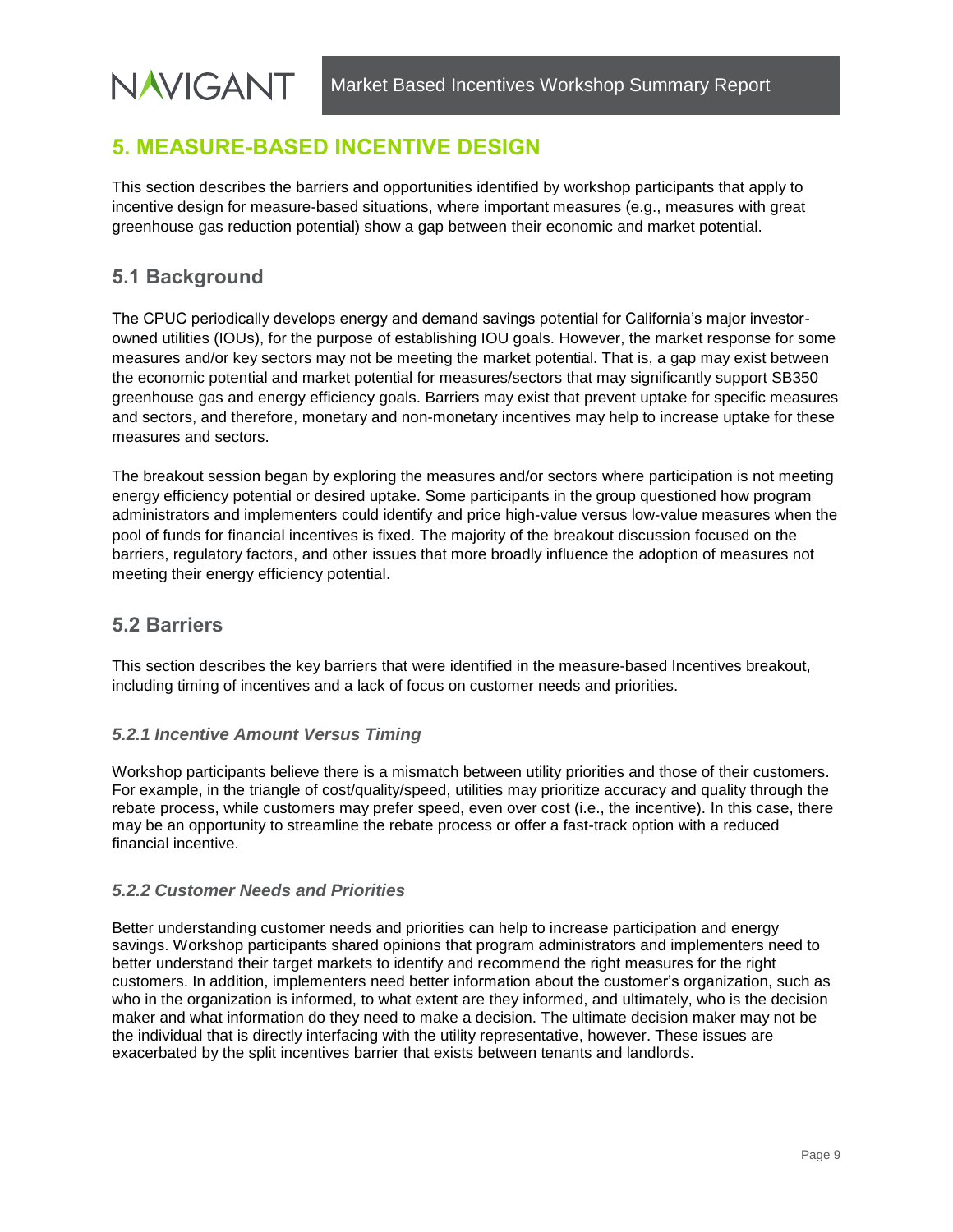

In general, participants agree that customers are often confused about how energy efficiency can save them money. They believe that customers are often still unaware that utility programs subsidize efficiency upgrades.

There is opportunity to re-design incentive payments to better align with customer needs. The breakout session participants discussed that incentive payments are currently optimized with respect to costeffectiveness and net-to-gross (NTG), but that incentives should be more flexible and optimized to customer needs such as their investment/portfolio goals. In some cases, a customer may prefer nonfinancial incentives and there should be flexibility to optimize the offering to better meet these customers' needs.

#### <span id="page-13-0"></span>*5.2.3 Program Uncertainty & Complexity*

The workshop participants in this breakout noted that program uncertainty and complexity is a key barrier to customer uptake for energy efficiency measures.

#### <span id="page-13-1"></span>**5.3 Opportunities**

This section describes the opportunities that were suggested in the measure-based incentives breakout, which focused on providing more flexibility in the incentive to focus on customer needs and priorities.

#### <span id="page-13-2"></span>*5.3.1 Provide Flexibility to Implementers*

In general, the breakout session participants agreed that it would be beneficial to provide increased flexibility to implementers so they can tailor incentive packages to better meet customer needs. For example, an implementer may want to incorporate a 'loss-leader' measure to maintain its customer base and there should be some flexibility for them to do so. Cost effectiveness was mentioned as a concern here, however.

#### <span id="page-13-3"></span>*5.3.2 Focus on Customer Priorities*

Aligning incentives with customer priorities can increase participation for energy efficiency, sometimes without financial incentives. For example, one participant mentioned that control-based measures simply require providing customers with guidance and technical expertise, not incentives. On the other hand, capital equipment is an example where the financial incentive helps resolve the up-front incremental cost barrier. In many cases, technical assistance, education, and turnkey solution offerings that increase payment speed can provide customer value beyond the monetary value of the incentive payment.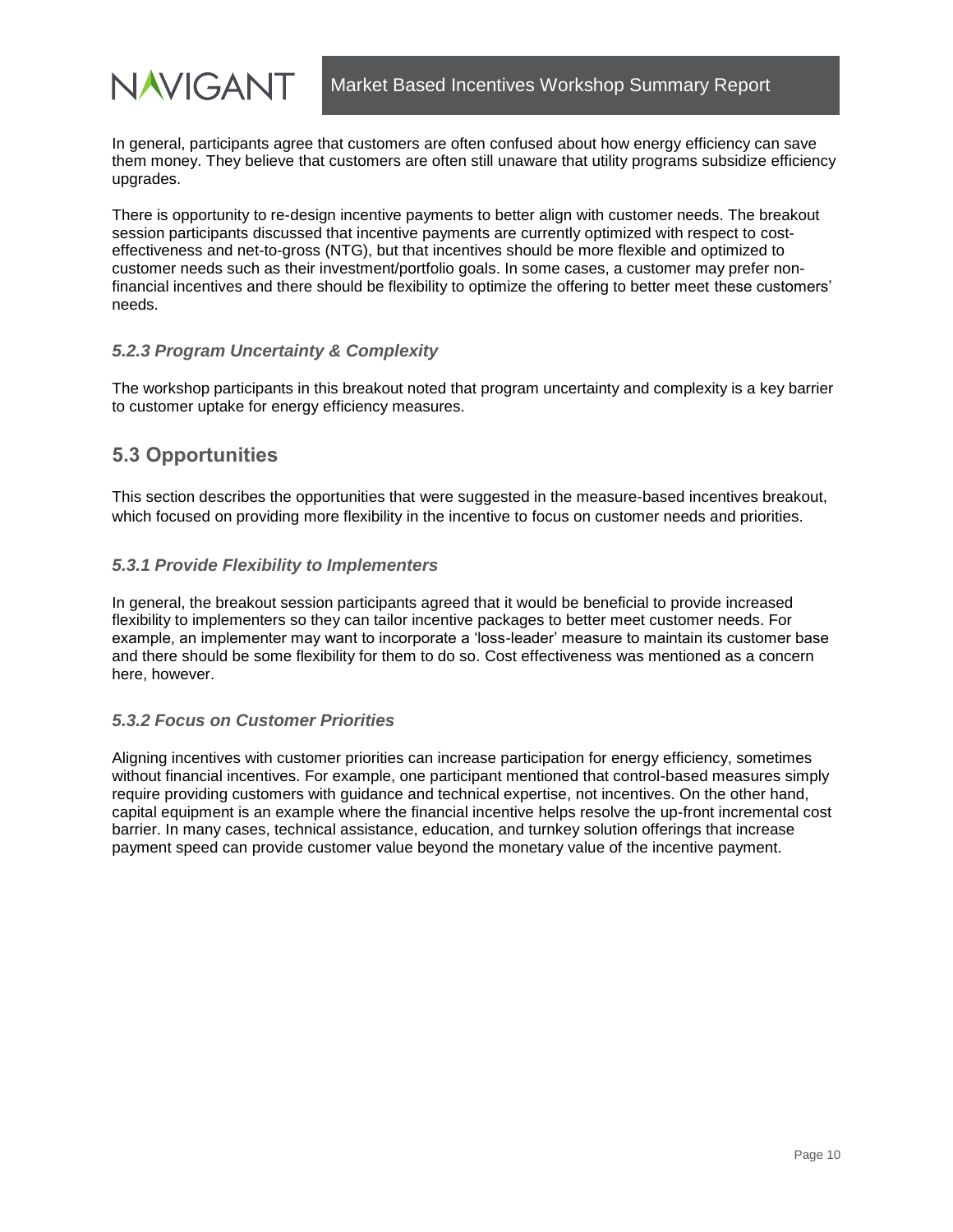## <span id="page-14-0"></span>**6. RECOMMENDATIONS**

Market research is valuable to energy efficiency programs. Feedback from the MBI workshop demonstrates the importance of understanding customer perspectives, priorities, and needs and the value of using this information by programs. As California moves towards more pay-for-performance program models and a higher reliance on third-party program implementation, nonresidential market studies are essential to inform many areas of program design and planning (including identifying the optimal incentive levels that will drive higher program participation rates, leading to more successful energy efficiency outcomes.

Additional market research and nonresidential customer needs assessment are warranted. Specific examples might include:

- Market and segment baseline studies
- Equipment saturation surveys
- Customer attitude and market barrier studies
- Benchmarking studies of customer incentives and market transformation initiatives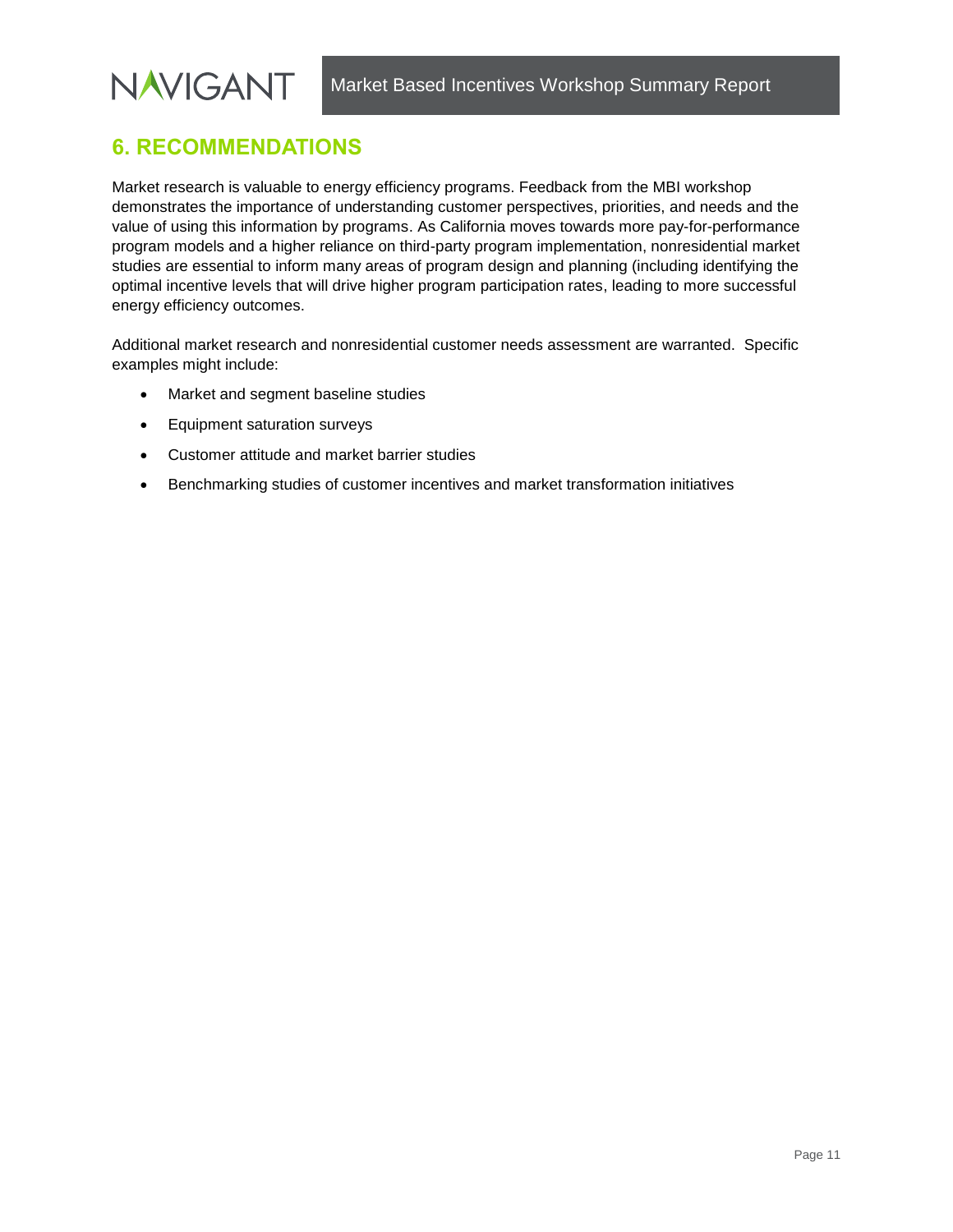## <span id="page-15-0"></span>**APPENDIX A. MBI WORKSHOP ATTENDEES**

#### **Table A-1. MBI Workshop: In-person Attendees**

| Company                                     | <b>First Name</b> | <b>Last Name</b>      | <b>Title</b>                            | Attended? |
|---------------------------------------------|-------------------|-----------------------|-----------------------------------------|-----------|
|                                             | Al                | Lutz                  |                                         | Yes       |
| UC Berkeley / Facility<br>Services          | <b>Bruce</b>      | Chamberlain           | Campus Energy Manager                   | Yes       |
| PG&E                                        | Caroline          | <b>Massad Francis</b> | Senior Strategic Analyst                | Yes       |
| Lockheed Martin                             | David             | <b>Bruder</b>         | <b>Business Development</b><br>Manager  | Yes       |
| <b>Energy Resources</b><br>Integration, LLC | Eric              | Noller                | Principal                               | Yes       |
| Navigant                                    | Greg              | Wikler                |                                         | Yes       |
| PG&E                                        | Halley            | Fitzpatrick           | <b>Principal Policy Analyst</b>         | Yes       |
| Navigant                                    | Jay               | Luboff                |                                         | Yes       |
| Enovity                                     | Jeff              | Guild                 | Director                                | Yes       |
| <b>Ecology Action</b>                       | Josiah            | Adams                 | Director                                | Yes       |
| Franklin Energy                             | Ken               | Williams              | Director - CA Client<br>Solutions       | Yes       |
| The Council                                 | Kira              | Kimick                | <b>Marketing Manager</b>                | Yes       |
| <b>Small Business Utility</b><br>Advocates  | Lillian           | Rafii                 | Regulatory Attorney                     | Yes       |
| Navigant Consulting Inc                     | Lucas             | Schroyer              |                                         | Yes       |
| The Energy Coalition                        | Marc              | Costa                 | Policy & Regulatory<br>Manager          | Yes       |
| The Council                                 | Michelle          | Vigen                 | Sr. Policy Manager                      | Yes       |
| <b>Energy Solutions</b>                     | Pamela            | Molsick               | Senior PM                               | Yes       |
| <b>CPUC</b>                                 | Alexander         | Cole                  |                                         |           |
| <b>TRC</b>                                  | Carmen            | Henrikson             | <b>AVP</b>                              |           |
| <b>Engie Services</b>                       | Charles           | Allured               | <b>Business Development</b>             |           |
| <b>CPUC</b>                                 | Christina         | Torok                 | <b>Regulatory Analyst</b>               |           |
| <b>SF Environment</b>                       | Claudia           | Espino                | <b>Energy Efficiency</b><br>Coordinator |           |
| Kenwood Energy                              | Clay              | Lewis                 | <b>VP</b>                               |           |
| PG&E                                        | Harry             | Charalambides         | Manager, Commercial EE<br>Programs      |           |
| Lawrence Berkeley<br>National Laboratory    | Hiroshi           | Irie                  | Visiting Researcher                     |           |
|                                             | Jeanne            | Clinton               | Sustainable Strategies<br>Consultant    |           |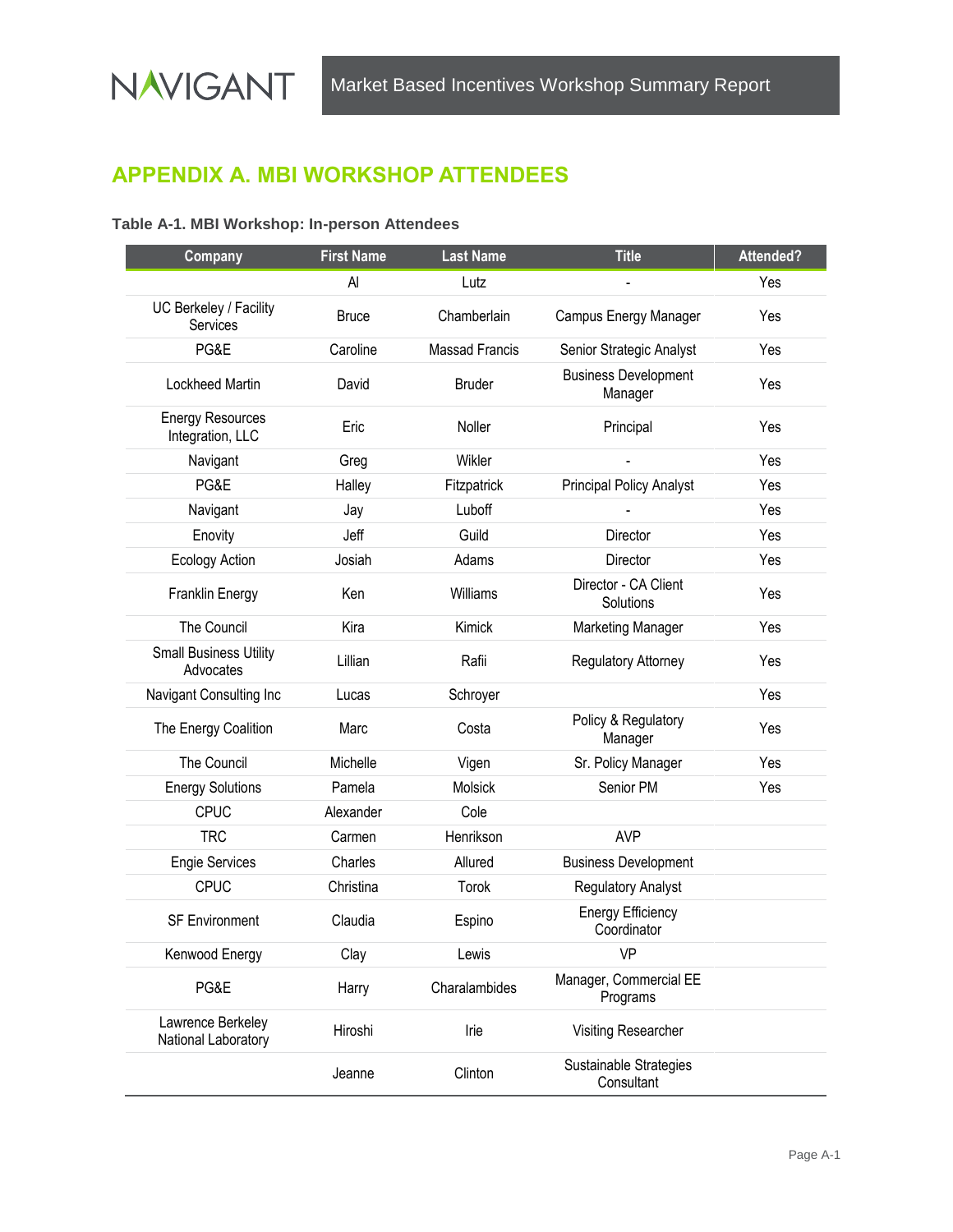

| Company                              | <b>First Name</b> | <b>Last Name</b> | <b>Title</b>               | Attended? |
|--------------------------------------|-------------------|------------------|----------------------------|-----------|
| Commercial Energy of<br>California   | Jens              | Hansen           | Sales Manager              |           |
| Newcomb Anderson<br><b>McCormick</b> | Jonathon          | Stage            | Director                   |           |
| <b>ICF</b>                           | Mabell            | Paine            | Principal                  |           |
| <b>CPUC</b>                          | Masoud            | Foudeh           |                            |           |
| <b>ENGIE Services U.S.</b>           | Max               | <b>Brodin</b>    | <b>Procurement Manager</b> |           |
| Arup                                 | Meg               | Waltner          | Senior Consultant          |           |
| Alcantar & Kahl LLP                  | Michael           | Alcantar         | Attorney                   |           |
| New Solar Inc.                       | Porter            | Wong             | <b>Director</b>            |           |
| SF Department of the<br>Environment  | Rina              | Lopez            | <b>Energy Engineer</b>     |           |
| Commercial Energy of<br>California   | Ron               | Perry            | CEO                        |           |
| AESC, Inc.                           | Sarah             | Sturdy           | Program Manager            |           |
| <b>BITS Limited</b>                  | Scott             | Wilson           |                            |           |
| DNV-GL                               | Teresa            | Davies           |                            |           |

#### **Table A-2. MBI Workshop: Webinar Attendees**

| Company                              | <b>First Name</b> | <b>Last Name</b> | <b>Title</b>                    | Participated? |
|--------------------------------------|-------------------|------------------|---------------------------------|---------------|
| <b>TURN</b>                          | Cynthia           | Mitchell         | Consultant                      | Yes           |
| Southern California Edison           | Derek             | Okada            | Senior Manager                  | Yes           |
| <b>SCE</b>                           | Reggie            | Wilkins          |                                 | Yes           |
| <b>ENGIE Services US</b>             | Aaron             | Panzer           | Director of Client Solutions    | <b>Yes</b>    |
| <b>Frontier Energy</b>               | Adam              | Walburger        | Vice President, BREC            | Yes           |
| <b>CA Energy Commission</b>          | Aida              | Escala           | Superviisor                     | Yes           |
| 2050 Partners                        | Alex              | Chase            | Principal                       | Yes           |
| The Energy Coalition                 | Alex              | <b>Ricklefs</b>  | Project Manager                 | Yes           |
| Greenbank Associates                 | Alice             | Sung             | Principal                       | Yes           |
| Mendo-Lake Energy Watch              | Amy               | Sanchez          | <b>Project Specialist</b>       | Yes           |
| <b>West Monroe Partners</b>          | Andrew            | Dillon           | Senior Principal                | Yes           |
| <b>Willdan Energy Solutions</b>      | Andrew            | Jurado           | Program Manager                 | Yes           |
| Newcomb Anderson<br><b>McCormick</b> | Ann               | <b>McCormick</b> | Principal                       | Yes           |
| InTech Energy, Inc                   | Ashish            | Goel             | President                       | Yes           |
| Engie Services US                    | Barbara           | Ayotte           | <b>Channel Partner Director</b> | Yes           |
| SynergyNexGen                        | Barbara           | Hernesman        | <b>Workforce Strategist</b>     | Yes           |
| Siemens Energy                       | Benjamin          | Beaver           | Regional Sales Mgr              | Yes           |
| <b>APTIM</b>                         | Claire            | FitzGerald       | <b>PM</b>                       | Yes           |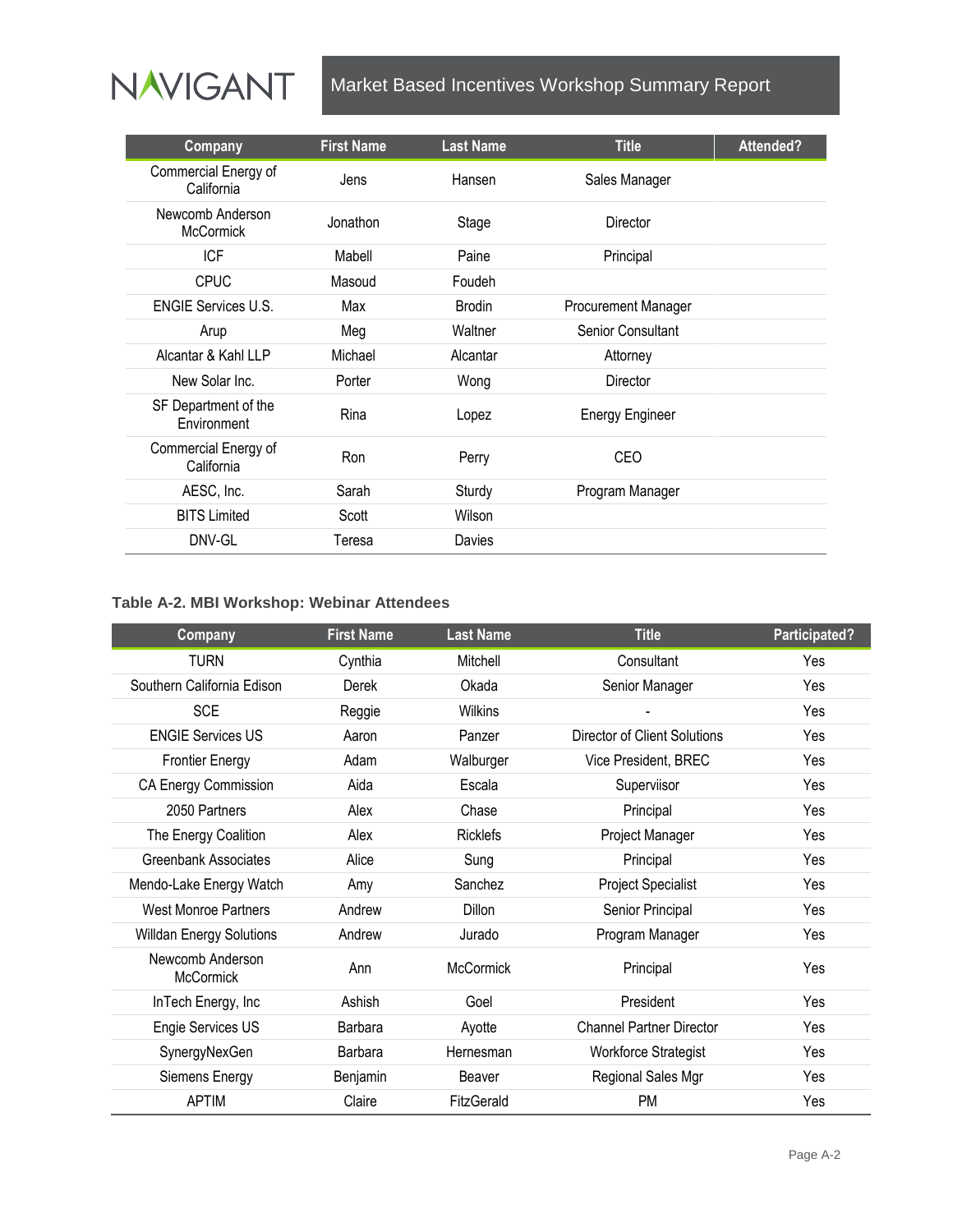

| Company                                | <b>First Name</b> | <b>Last Name</b> | <b>Title</b>                               | Participated? |
|----------------------------------------|-------------------|------------------|--------------------------------------------|---------------|
| Resource Innovations                   | Corey             | Grace            | Director                                   | Yes           |
| Willdan                                | Craig             | Owens            | Director                                   | Yes           |
| <b>SCE</b>                             | Damaris           | Garcia           | Advisor                                    | Yes           |
| Douglass & Liddell                     | Daniel            | Douglass         | Principal                                  | Yes           |
| <b>AEG</b>                             | David             | Lineweber        |                                            | Yes           |
| JouleSmart Solutions                   | Dennis            | Quinn            | President                                  | Yes           |
| Don Arambula Consulting                | Don               | Arambula         | Consultant                                 | Yes           |
| Willdan                                | Emily             | Fisher           | Program Manager                            | Yes           |
| <b>UCOP</b>                            | Eric              | Eberhardt        | <b>Director Energy Services</b>            | Yes           |
| Willdan                                | Eric              | Woychik          | <b>SVP</b>                                 | Yes           |
| <b>SCE</b>                             | Galib             | Rustamov         | Advisor                                    | Yes           |
| <b>REDtrac LLC</b>                     | Greg              | Allen            | VP                                         | Yes           |
| PG&E                                   | Haretha           | Alao             | <b>Expert Analyst</b>                      | Yes           |
| Office of Ratepayer<br>Advocates       | Henry             | Burton           | <b>Public Utilities Regulatory Analyst</b> | Yes           |
| Engie Services U.S.                    | lan               | Guerry           | Vice President, Market<br>Development      | Yes           |
| InTech Energy, Inc                     | Jake              | Wise             | Director                                   | Yes           |
| <b>CLEAResult</b>                      | James             | Russell          | Portfolio Manager                          | Yes           |
| AESC, Inc.                             | Jeff              | Seto             | Senior Manager                             | Yes           |
| CoolGreenPower LLC                     | Jill              | Appel            | Principal                                  | Yes           |
| <b>CLEAResult</b>                      | Joanne            | O'Neill          | Director                                   | Yes           |
| California League of Food<br>Producers | John              | Larrea           | Director, Governmental Affairs             | Yes           |
| <b>CLEAResult</b>                      | Josh              | Tiernan          | Program Manager                            | Yes           |
| <b>CPUC</b>                            | Kay               | Hardy            |                                            | Yes           |
| <b>SCE</b>                             | Kim               | Nguyen           | Contract Manager                           | Yes           |
| SoCalGas                               | Leticia           | Ayala            | Sr Customer Programs Advisor               | Yes           |
| <b>Ecology Action</b>                  | Mahlon            | Aldridge         | vp                                         | Yes           |
| <b>NRG Curtailment Solutions</b>       | Malcolm           | Ainspan          | Regulatory Economist                       | Yes           |
| SoCalGas                               | Marisa            | Rojas            | Program Advisor                            | Yes           |
| SoCalGas                               | Mark              | Huerta           | Program Advisor                            | Yes           |
| Lockheed Martin Energy                 | Matt              | Smizer           | Project Engineer                           | Yes           |
| The Council                            | Melanie           | Gillette         | Sr. Policy Director                        | Yes           |
| NMR Group                              | Michael           | Strom            |                                            | Yes           |
| <b>Frontier Energy</b>                 | Nancy             | Barba            | Sr Program Manager                         | Yes           |
| Correlate, Inc.                        | Nathaniel         | Enders           | Director, On-Demand Energy Cloud           | Yes           |
| <b>CLEAResult</b>                      | <b>Nick</b>       | <b>Brod</b>      | Vice President - California/Hawaii         | Yes           |
| <b>APTIM</b>                           | Patsy             | Dugger           | Director                                   | Yes           |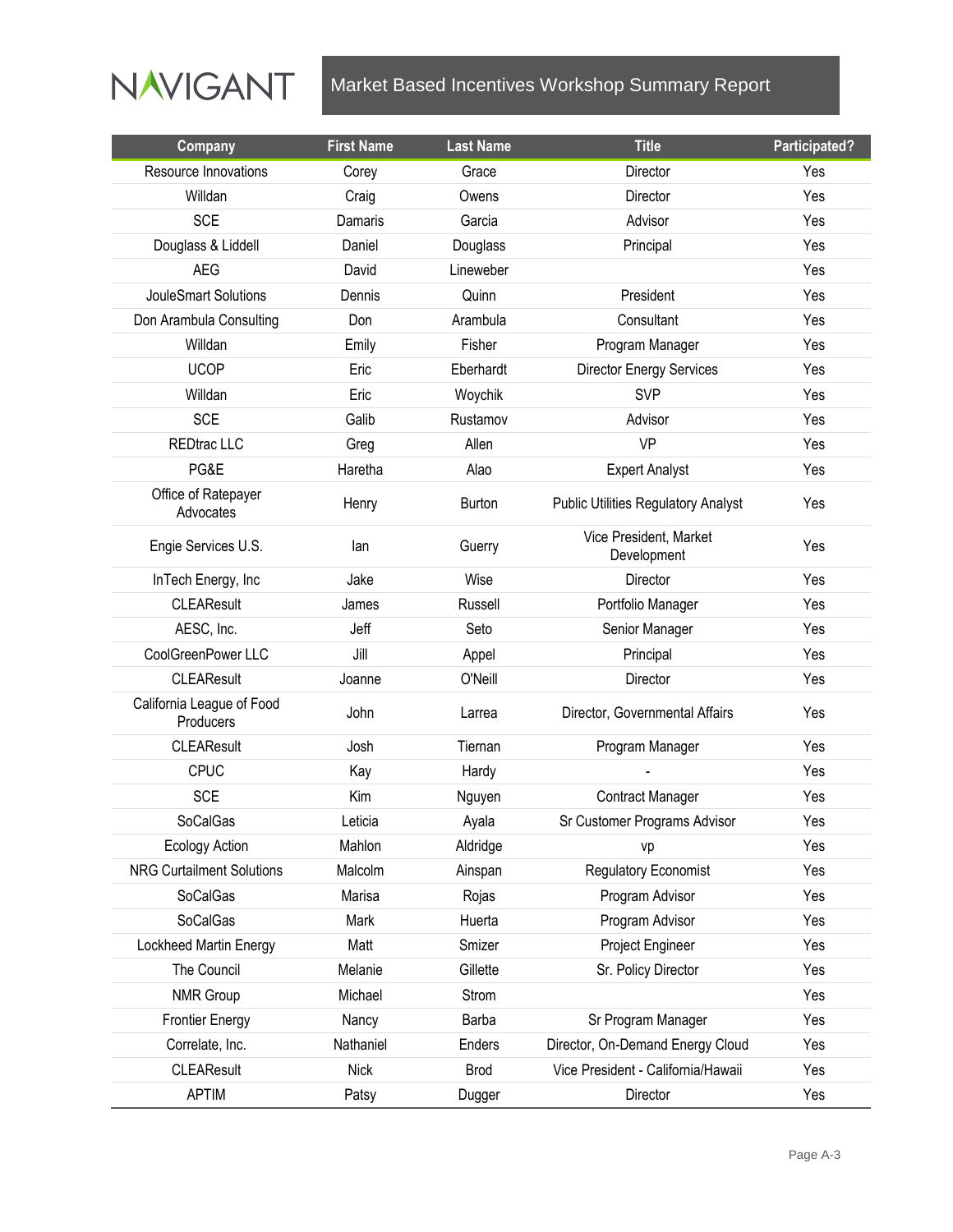

| Company                                                           | <b>First Name</b> | <b>Last Name</b> | <b>Title</b>                                       | Participated? |
|-------------------------------------------------------------------|-------------------|------------------|----------------------------------------------------|---------------|
| kW Engineering                                                    | Peter             | Pollard          | Principal                                          | Yes           |
| Cadmus Group                                                      | Priya             | Sathe            | Sr. Associate                                      | Yes           |
| SF Department of the<br>Environment                               | Richard           | Chien            | Senior Program Specialist                          | Yes           |
| TerraVerde Energy                                                 | <b>Rick</b>       | <b>Brown</b>     | President                                          | Yes           |
| <b>Frontier Energy</b>                                            | Sam               | Bloom            | Sr Program Consultant                              | Yes           |
| Resource Innovations                                              | Sarah             | Schiller         | Data Manager                                       | Yes           |
| <b>Enpowered Solutions</b>                                        | Shea              | <b>Dibble</b>    | Sr. Vice President                                 | Yes           |
| Cascade Energy                                                    | Siva              | Sethuraman       | Director                                           | Yes           |
| 2050 Partners, Inc.                                               | Ted               | Pope             | Principal                                          | Yes           |
| <b>Enpowered Solutions</b>                                        | Tom               | Riley            | Partner                                            | Yes           |
| Lime Energy                                                       | Tony              | Coonce           | <b>Vice President</b>                              | Yes           |
| <b>Ecology Action</b>                                             | <b>Tracy</b>      | Wood             | Director                                           | Yes           |
| Willdan Group                                                     | Vemetria          | Muhammad         | Outreach Manager                                   | Yes           |
| Navigant                                                          | Vijeta            | Jangra           | Managing Consultant                                | Yes           |
| Willdan Energy                                                    | Erik              | Woychik          | Willdan Energy                                     | Yes           |
| Whole Foods Market                                                | Aaron             | Daly             | Global Energy Management                           |               |
| <b>TRC</b>                                                        | Abhijeet          | Pande            | <b>Associate Vice President</b>                    |               |
| BASE Energy, Inc.                                                 | Ahmad             | Ganji            | Principal                                          |               |
| NMR Group, Inc.                                                   | Alyssa            | Naim             | Senior Project Manager                             |               |
| City of Irvine                                                    | Angie             | <b>Burgh</b>     | Senior Management Analyst                          |               |
| Lincus Inc.                                                       | Arash             | Kialashaki       | <b>Energy Engineer</b>                             |               |
| Correlate Inc.                                                    | Benjamin          | Peters           | VP                                                 |               |
| <b>CLEAResult</b>                                                 | bob               | ornstien         | program design                                     |               |
| Nexant                                                            | <b>Brad</b>       | Simcox           |                                                    |               |
| <b>CEC</b>                                                        | <b>Brian</b>      | Samuelson        | <b>Energy Specialist</b>                           |               |
| <b>Community Development</b><br>Commission of Mendocino<br>County | Bryan             | Titzler          | Sustainability and Energy Efficiency<br>Specialist |               |
| Innovatus Performance                                             | Caroline          | Bartolome        | <b>Principal Consultant</b>                        |               |
| <b>ARC Alternatives</b>                                           | Curtis            | Schmitt          | Principal                                          |               |
| California Energy Commission                                      | Cynthia           | Rogers           | <b>Energy Analyst</b>                              |               |
| Self Employed                                                     | Daniel            | Jones            | <b>Energy Efficiency Specialist</b>                |               |
| CPUC                                                              | Dave              | Peck             | Advisor                                            |               |
| Franklin Energy                                                   | Ed                | McGlynn          | VP C&I Strategy                                    |               |
| ConEdison                                                         | Felise            | Man              | <b>Project Specialist</b>                          |               |
| DNV GL                                                            | Fred              | Coito            | Sr Principal Consultant                            |               |
| Franklin Energy                                                   | Fred              | Dreher           | Vice President - SMB Strategy                      |               |
| The Mendota Group, LLC                                            | Grey              | <b>Staples</b>   | <b>Managing Director</b>                           |               |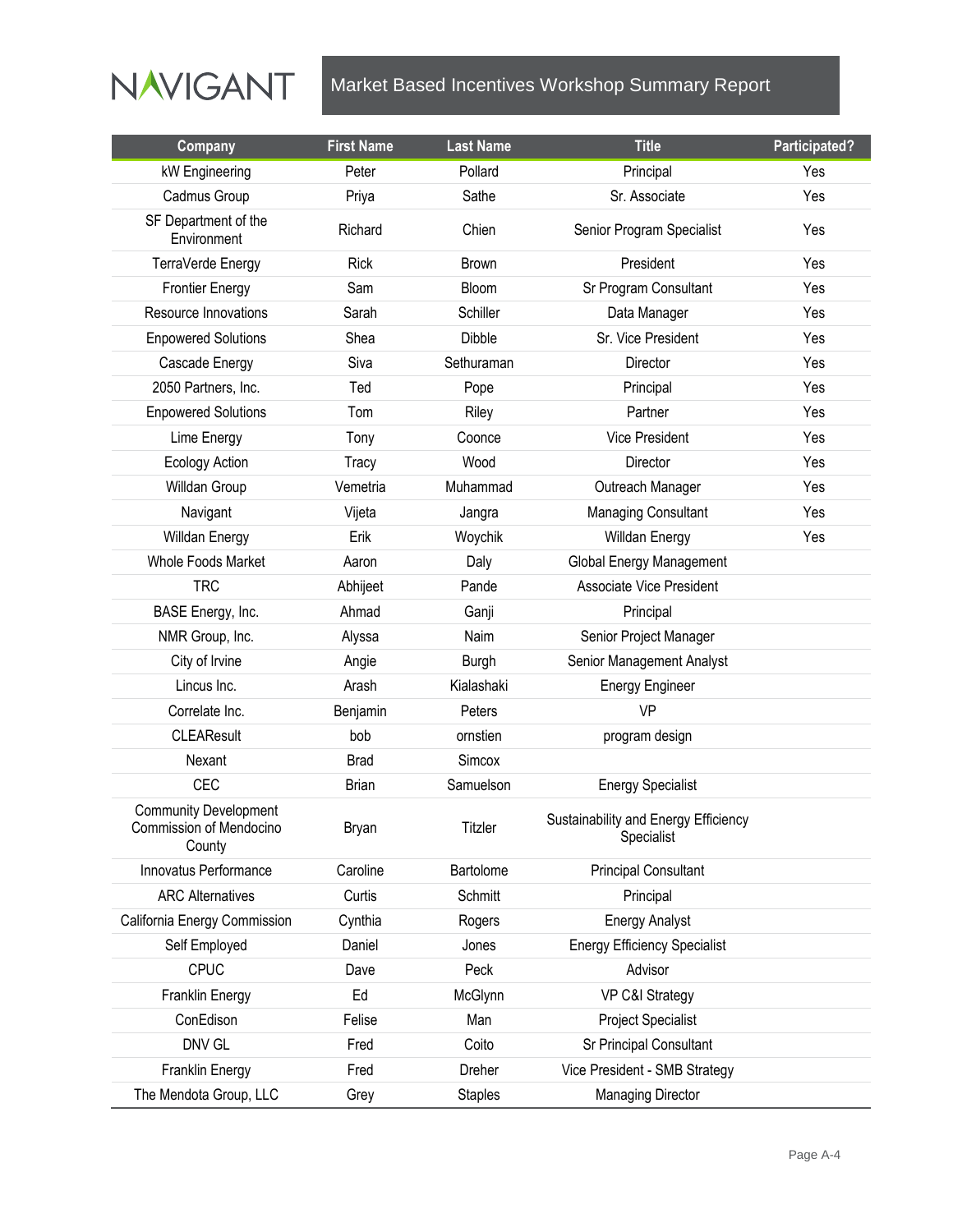

| Company                                        | <b>First Name</b> | <b>Last Name</b> | <b>Title</b>                                             | Participated? |
|------------------------------------------------|-------------------|------------------|----------------------------------------------------------|---------------|
| ORA-CPUC                                       | Helena            | Oh               | Analyst                                                  |               |
| <b>Opinion Dynamics</b>                        | Hilary            | Polis            | Senior Consultant                                        |               |
| Lincus, Inc.                                   | Hob               | Issa             | VP                                                       |               |
| <b>Energy Solutions</b>                        | James             | Hanna            | Senior Technical Director                                |               |
| <b>NMR Group</b>                               | Joanne            | O'Donnell        | Senior Project Manager                                   |               |
| <b>Transformative Wave</b>                     | Joe               | Schmutzler       | director of utility relations                            |               |
| <b>MCE</b>                                     | Joey              | Lande            | <b>Customer Programs Manager</b>                         |               |
| <b>NORESCO</b>                                 | Judie             | Porter           | Director                                                 |               |
| <b>APTIM</b>                                   | <b>KATHERINE</b>  | <b>MITCHELL</b>  | Planning & Evaluation Analyst                            |               |
| San Francisco Department of<br>the Environment | Kathleen          | <b>Bryan</b>     | Senior Energy Specialist                                 |               |
| <b>Energy Commission</b>                       | Laith             | Younis           | Scientist                                                |               |
| <b>DNV GL</b>                                  | Leo               | Sommaripa        | <b>Senior Consultant</b>                                 |               |
| <b>CESC</b>                                    | Martin            | Bond             | Director                                                 |               |
| 1974                                           | Matt              | Golden           | CEO                                                      |               |
| <b>CPUC</b>                                    | Mona              | Dzvova           |                                                          |               |
| Staples & Associates                           | Nate              | Baer             | Managing Partner/COO                                     |               |
| California Energy Commission                   | Nicholas          | Janusch          | <b>Energy Commission Specialist II</b>                   |               |
| <b>Strategic Energy</b><br>Technologies, Inc.  | Nikhil            | Gandhi           | President                                                |               |
| Power TakeOff                                  | Peter             | Widmer           | VP, Business Development                                 |               |
| <b>Forest Lighting</b>                         | Phillip           | Staver           | Director of Sales for US Western<br><b>States</b>        |               |
| <b>Inland Empire Utilities Agency</b>          | Pietro            | Cambiaso         | Supervisor Environmental<br><b>Compliance and Energy</b> |               |
| <b>UC Berkeley</b>                             | Raul              | Abesamis         | <b>Energy Engineer</b>                                   |               |
| <b>Energy Infrastructure Partners</b>          | Renwick           | Paige            | Partner                                                  |               |
| <b>BlueGreen Alliance</b>                      | Ross              | Nakasone         | California Policy Organizer                              |               |
| Clean Coalition                                | Sahm              | White            | Dir. Policy & Econ Analysis                              |               |
| <b>NORESCO</b>                                 | Sally             | Blair            | Program Director                                         |               |
| <b>BASE Energy</b>                             | Sandra            | Chow             | Senior Engineer                                          |               |
| GridX, Inc.                                    | Scott             | Engstrom         | VP Corp Strategy & Bus Dev                               |               |
| <b>HHEA</b>                                    | Susan             | Davison          | Director                                                 |               |
| MCR Performance Solutions,<br>LLC              | Thomas            | Crooks           | Vice President Energy Efficiency                         |               |
| <b>Inland Empire Utilities Agency</b>          | Tiffany           | Tran             | Associate Engineer                                       |               |
| Correlate Inc                                  | Tom               | Kunhardt         | <b>Energy Management Advisor</b>                         |               |
| <b>SCE</b>                                     | <b>Truc</b>       | Nguyen           |                                                          |               |
| SoCalGas                                       | Vanessa           | Gomez            | Program Manager                                          |               |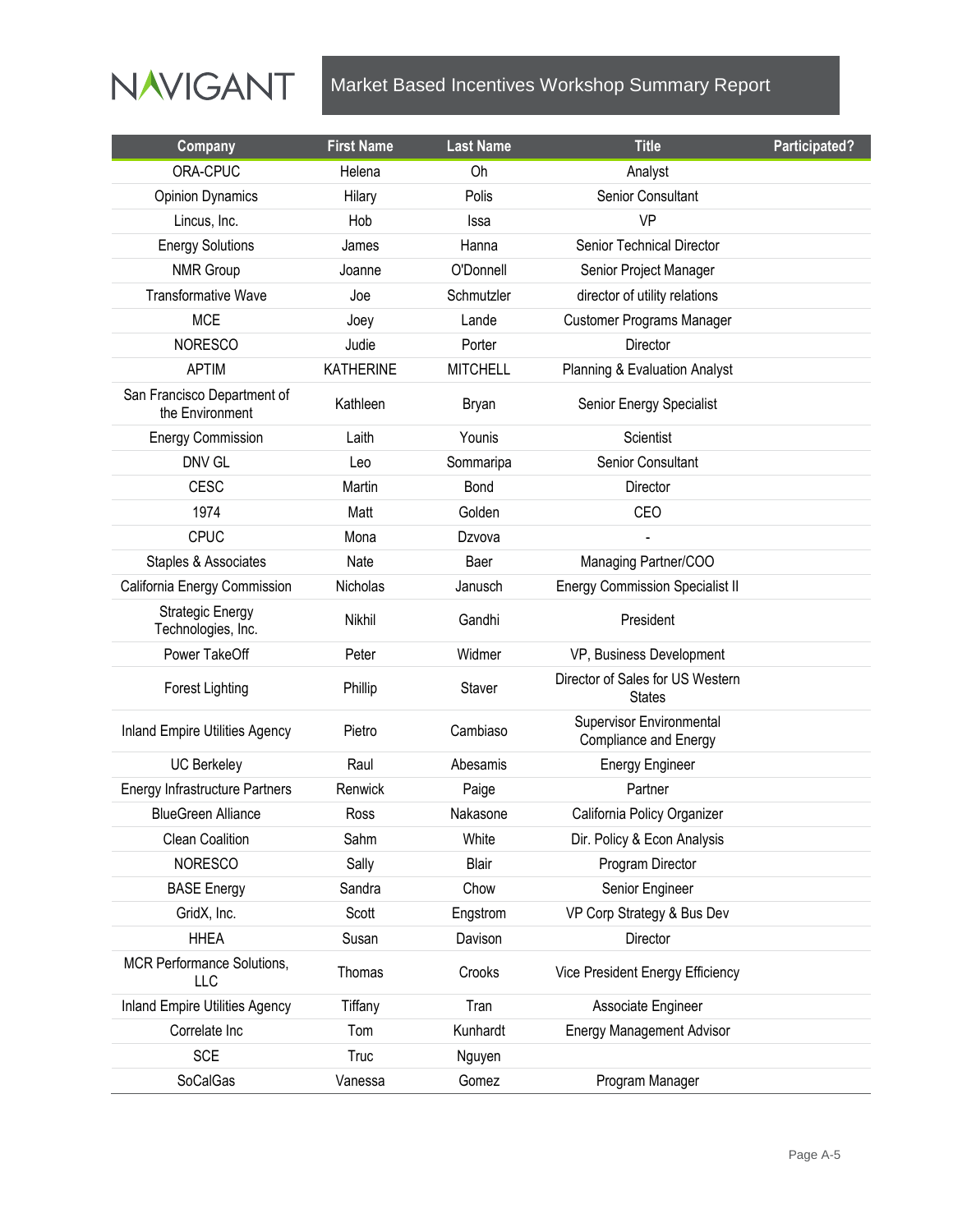

| Company                            | <b>First Name</b> | Last Name | <b>Title</b>    | Participated? |
|------------------------------------|-------------------|-----------|-----------------|---------------|
| Southern California Gas<br>Company | Veronica          | Padilla   | Program Manager |               |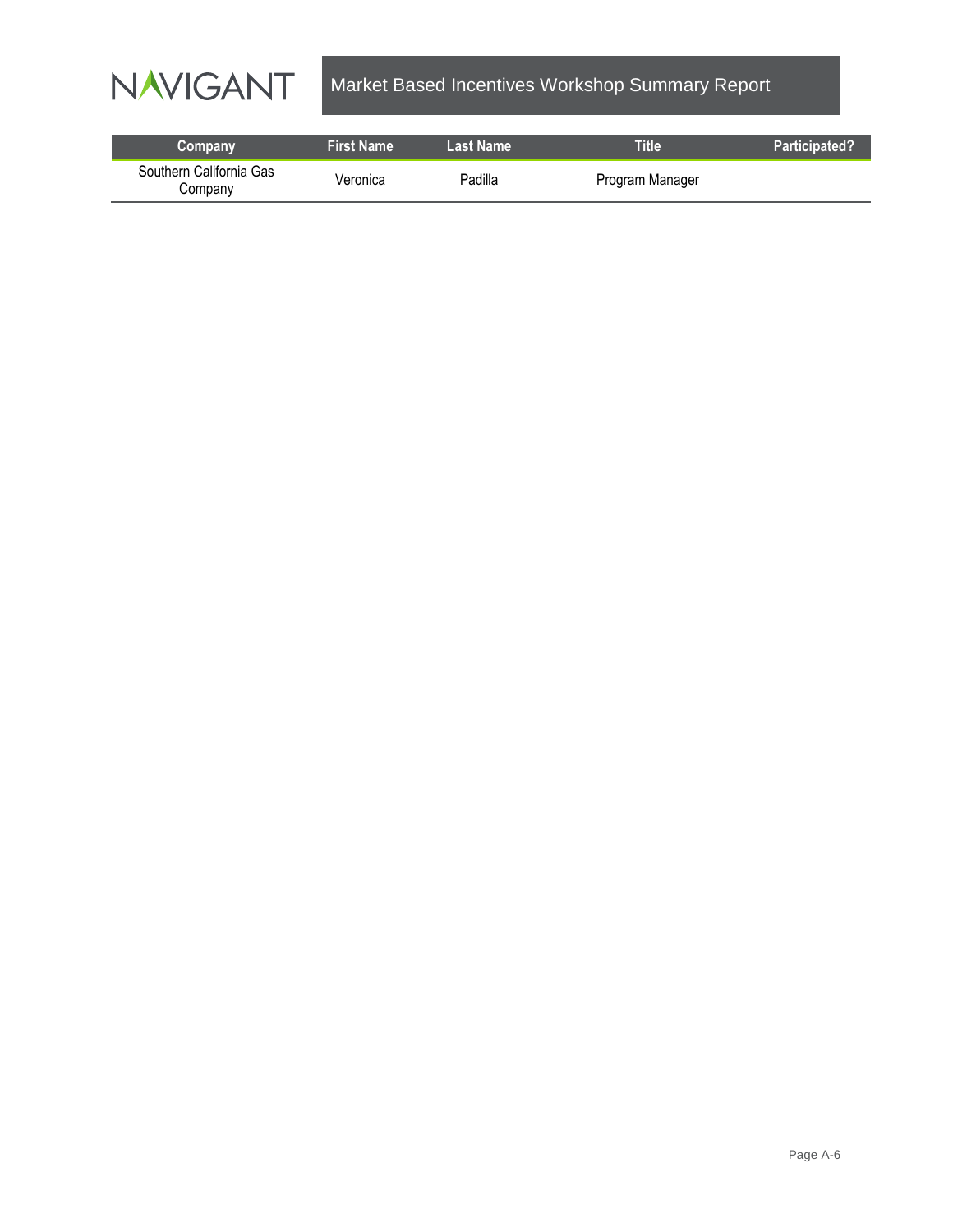## <span id="page-21-0"></span>**APPENDIX B. MBI WORKSHOP AGENDA**

**NAVIGANT** 

# **Market Based Incentive Design for Commercial Customers**

California IOUs, the Council and Navigant Sponsored Workshop\* March 13, 2018 in San Francisco, CA



\* This event is part of a ratepayer funded commercial market based incentives study authorized by the CPUC.

## **AGENDA**

**Tuesday, March 13, 2018, from 9:30 a.m. – 4:30 p.m.**

**Navigant Offices, San Francisco, CA (address upon registration)**

**Phone: 303-248-0285, Web: [www.readytalk.com,](http://www.readytalk.com/) Access Code (phone and web): 6789012**

#### <https://cedmc.org/2018workshop/>

IOUs, implementers and commercial customers will discuss what incentives customers may need to be offered – both monetary and non-monetary —in IOUs and 3P implementer programs to spur significant uptake in key commercial custom programs, considering locational and/or temporal situations, NMEC or AB802 To-code and above-code situations, and high impact technologies or segments.

#### **Agenda:**

| $9:30 - 10:00$ AM          | <b>Registration</b>                                                                                                                                                            |
|----------------------------|--------------------------------------------------------------------------------------------------------------------------------------------------------------------------------|
| $10:00 - 10:30$ AM         | <b>Welcome and Introduction</b>                                                                                                                                                |
| $10:30 - 10:45$ AM         | <b>Study Focus / Workshop Objectives</b>                                                                                                                                       |
| 10:45 – 12:00 PM           | <b>Plenary Discussion - Incentive issues and concepts:</b><br>Locational / Temporal, AB802, and Measure Based Situations                                                       |
| $12:00 - 12:30 \text{ PM}$ | Break and grab box lunch                                                                                                                                                       |
| $12:30 - 12:45 \text{ PM}$ | <b>Introduction to Breakout Sessions</b>                                                                                                                                       |
| $12:45 - 2:00$ PM          | <b>Breakout Sessions:</b><br><b>Locational / Temporal</b><br>$\bullet$<br>AB 802: ECB (Existing Conditions Baselines) / NMEC<br>$\bullet$<br><b>Measure Based</b><br>$\bullet$ |
| $2:00 - 2:45$ PM           | <b>Debrief of Breakout Sessions</b>                                                                                                                                            |
| $2:45 - 3:00 \text{ PM}$   | <b>Break</b>                                                                                                                                                                   |